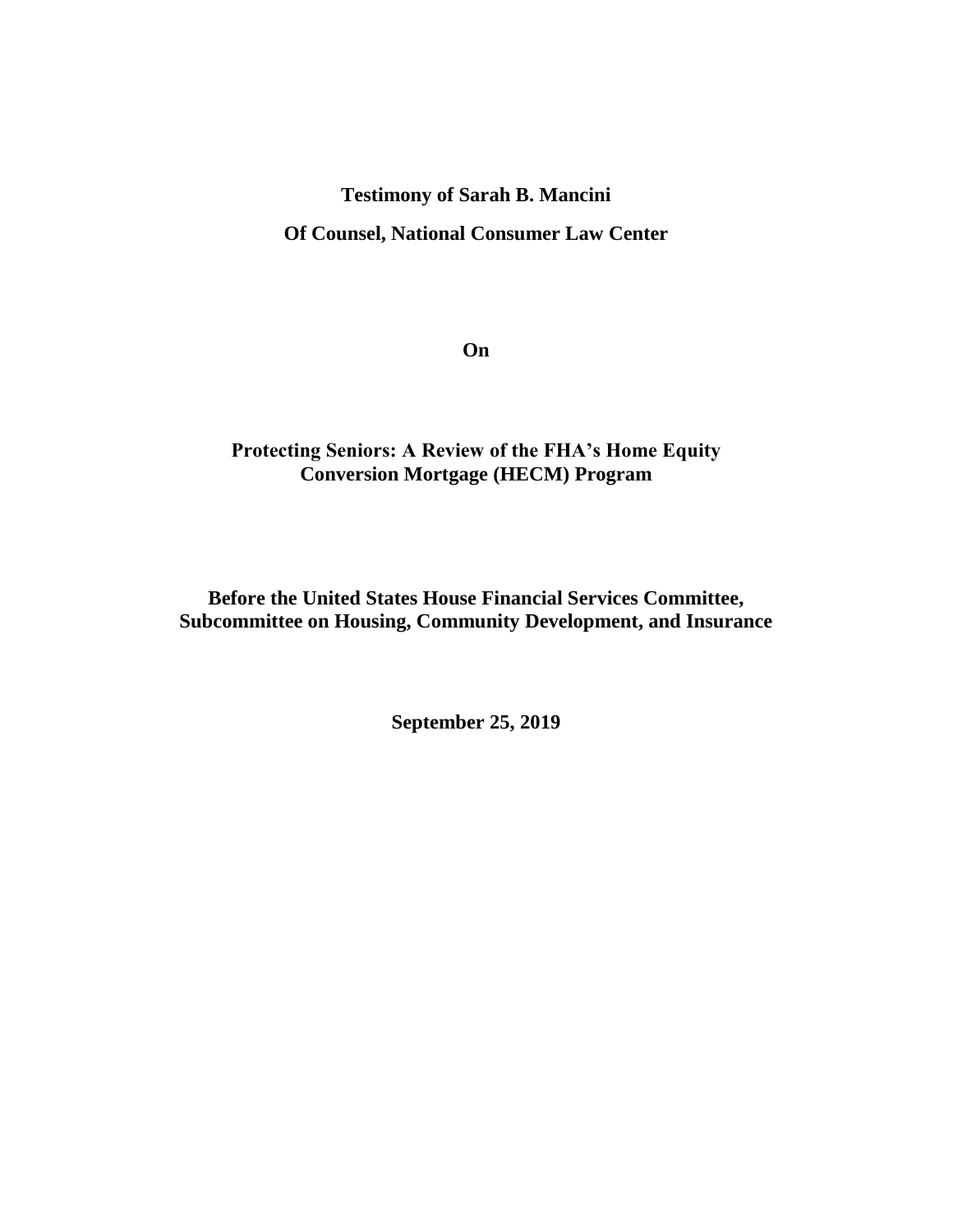Chairman Clay, Ranking Member Duffy, and Members of the Committee, thank you for the opportunity to testify today regarding FHA's Home Equity Conversion Mortgage (HECM) Program.

I am an attorney with the National Consumer Law Center (NCLC).  $<sup>1</sup>$  In my work at</sup> NCLC, I provide training and technical assistance to advocates around the country representing homeowners who are facing reverse mortgage foreclosure. In addition to my work with NCLC, I am an attorney for Atlanta Legal Aid Society, and in this capacity I represent low-income homeowners who are trying to save their homes from foreclosure. For over 12 years I have represented homeowners facing the risk of foreclosure, including reverse mortgage foreclosure. I testify here today on behalf of the National Consumer Law Center's low-income clients.

Congress has an important role in overseeing the U.S. Department of Housing and Urban Development's (HUD) administration of the Federal Housing Administration's (FHA) reverse mortgage program. Congress authorized HUD to create the HECM program to encourage lenders to make reverse mortgage loans that would better enable seniors to tap into their home equity and age in place. This product often is able to make a huge difference in the lives of seniors providing personal and financial stability. Unfortunately, a significant number of reverse mortgage loans are now in foreclosure – putting elderly borrowers at risk of eviction and homelessness. My testimony today will provide a brief overview of the problems facing reverse mortgage borrowers while focusing on improvements that could be made to reduce the number of vulnerable seniors at risk of losing their homes.

The central point is that reverse mortgages provide an important safety net for older adults to allow them to remain stable in their homes. The reverse mortgage foreclosure crisis we are facing now was caused by problematic origination practices that largely have been addressed for new HECM loans through HUD's requirement that lenders evaluate the borrower's ability to pay property charges before making the loan (the Financial Assessment requirement) and its 2014 policy that creates some protections for non-borrowing spouses. However, in order to stem the tide of HECM foreclosures of existing loans and further prevent such a crisis from reoccurring, the following steps are needed:

- Make loss mitigation mandatory for new HECMs that go into default on property charges;
- Expand loss mitigation options for existing HECMs and provide for a clear extension of foreclosure deadlines while servicers evaluate loss mitigation;

 $\overline{\phantom{a}}$ <sup>1</sup> Since 1969, the nonprofit **National Consumer Law Center® (NCLC®)** has used its expertise in consumer law and energy policy to work for consumer justice and economic security for low-income and other disadvantaged people, including older adults, in the United States. NCLC's expertise includes policy analysis and advocacy; consumer law and energy publications; litigation; expert witness services, and training and advice for advocates. NCLC works with nonprofit and legal services organizations, private attorneys, policymakers, and federal and state government and courts across the nation to stop exploitive practices, help financially stressed families build and retain wealth, and advance economic fairness. NCLC publishes a series of consumer law treatises including Mortgage Lending, Truth in Lending and Foreclosures. NCLC attorneys provide assistance on a daily basis to the attorneys and housing counselors working with distressed homeowners across the country. This testimony is based on the field experience of these advocates as well as our knowledge and expertise in mortgage origination and servicing.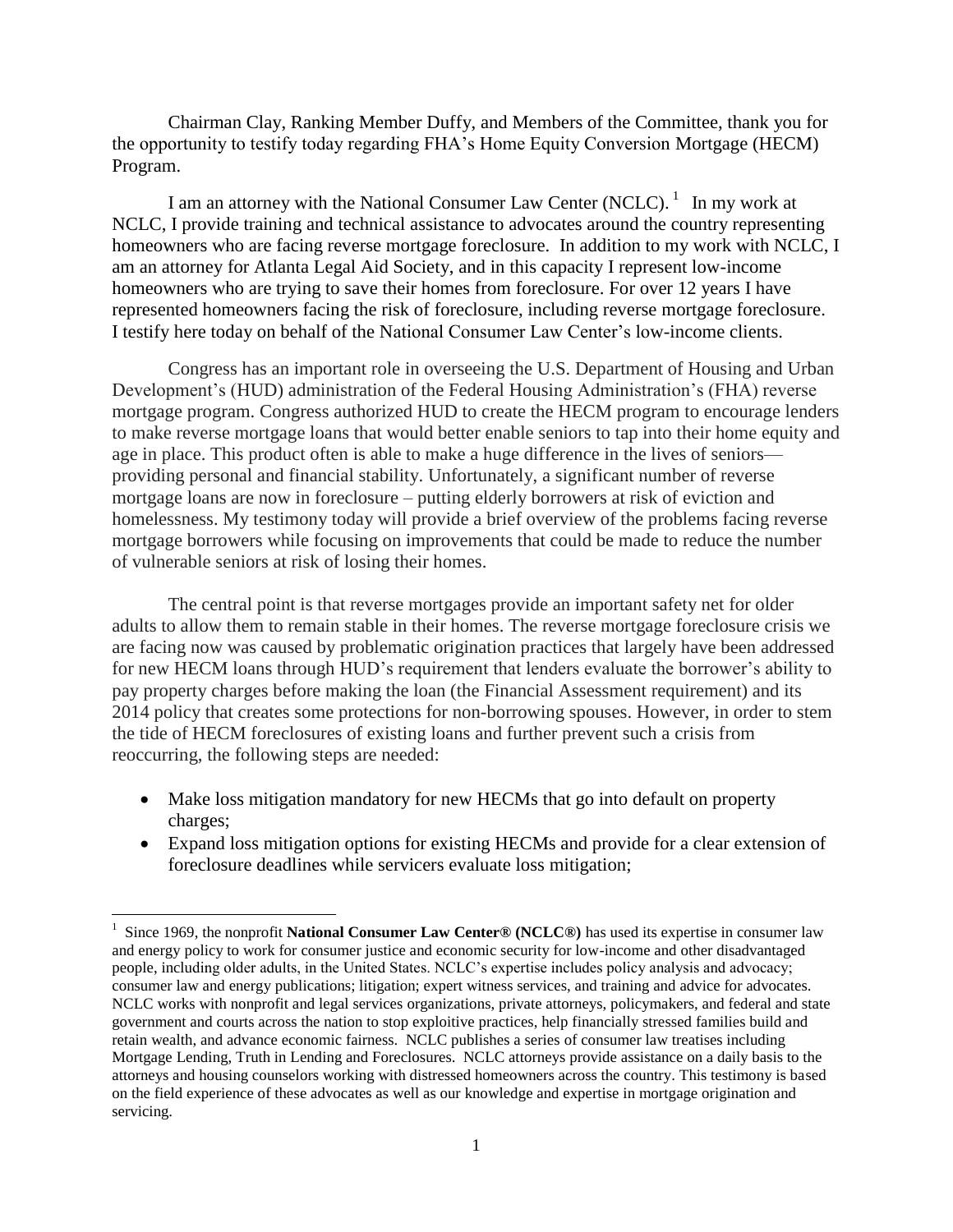- Remove unreasonable deadlines for the Mortgagee Optional Election (MOE) Assignment program, which is intended to protect non-borrowing spouses when the borrowing spouse dies, and expand the MOE program to cover situations where the borrower has to move out of the home for health reasons but the home is still occupied by the non-borrowing spouse;
- Clarify and streamline the procedures that allow post-2014 non-borrowing spouses to enter a deferral period after the death of the borrower; and
- Improve servicer communications with borrowers.

The discussion draft of the Preventing Foreclosures on Seniors Act of 2019 put forward by Chairwoman Waters specifically addresses these issues and would make a significant difference.

### **I. Congress authorized HUD to create the HECM program to help low-income seniors tap into their equity without increasing the risk of displacement.**

Congress established the Home Equity Conversion Mortgages ("HECM") program in 1988 following years of public and private initiatives to create reverse mortgages or other equity conversion products.<sup>2</sup> Advocates were concerned about the financial plight of older adults who were struggling to meet daily expenses, including housing and health related expenses.<sup>3</sup> Elder advocates pushed policymakers to create an equity conversion product that would be widely accepted by the lending industry and that would provide basic consumer protections for vulnerable older homeowners.<sup>4</sup>

The HECM program was designed specifically "to meet the special needs of elderly homeowners by reducing the effect of the economic hardship caused by the increasing costs of meeting health, housing, and subsistence needs at a time of reduced income" while also preventing the risk of displacement from the home.<sup>5</sup> Under the program, HUD-approved private lenders originate HECM loans that are FHA-insured, subject to the agency's regulations.<sup>6</sup>

 $2$  Home Equity Conversion Mortgage Insurance Demonstration, Housing and Community Development Act of 1987, Pub. L. No. 100-242, § 417, 101 Stat. 1815 (1988). The program was made permanent in 1998.

 $3$  Advocates highlighted the desire of elders to remain in their community and age in place despite the economic strain caused by rising taxes, utility costs and home maintenance. *See* The 1981 White House Conference on Aging, Report of the Mini-Conference on Aging for the Elderly, *available at*

[https://babel.hathitrust.org/cgi/pt?id=pur1.32754066676069;view=1up;seq=18.](https://babel.hathitrust.org/cgi/pt?id=pur1.32754066676069;view=1up;seq=18)

<sup>&</sup>lt;sup>4</sup> Both the 1981 White House Conference on Aging and the President's Commission on Housing recommended that the federal government take a more active role in the creation of a reverse mortgage program. *See* 1981 Mini-Conference Report, *supra* note 15. *See also* Turning Home Equity Into Income for Older Homeowners: An Information Paper Prepared By the Staff of the Special Committee on Aging, U.S. Senate, 97th Cong., 2d Sess. (July 1982), *available at* <https://www.aging.senate.gov/imo/media/doc/reports/rpt682.pdf> (noting that accessing equity has the potential to raise elders' monthly income above the poverty line; elders can repair homes or make changes to accommodate disability; and pay for medical or health related expenses).

<sup>5</sup> 12 U.S.C. § 1715z-20.

<sup>&</sup>lt;sup>6</sup> HUD guarantees that the lender will be compensated, up to specified limits, for any losses after default on the loan. 12 U.S.C. § 1715z-20(i)(C). The homeowner is also protected by HUD in the event the lender is unable to fulfill its payment obligation. 12 U.S.C. § 1715z-20(i)(A).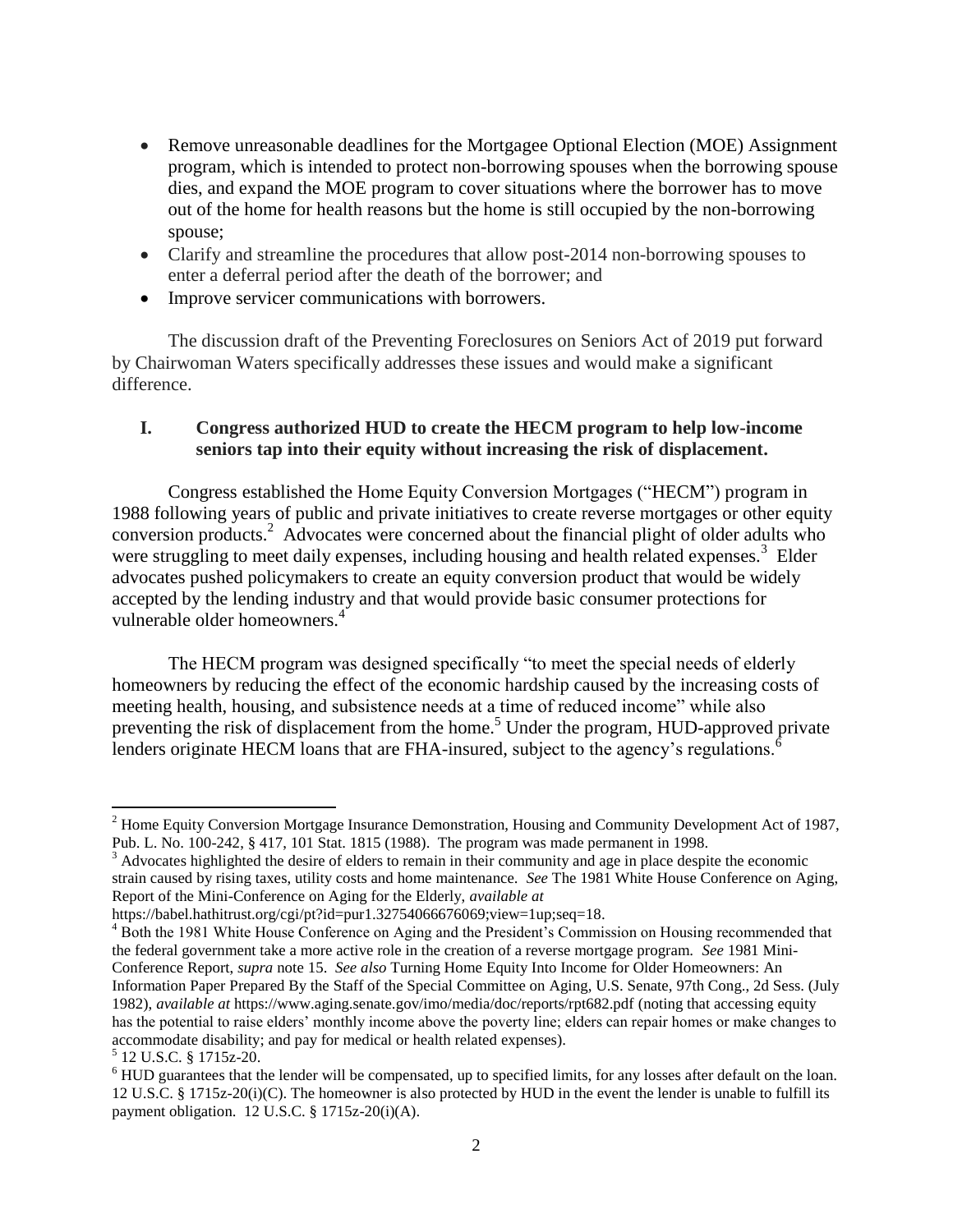To be eligible for a HECM, the borrower must be at least sixty-two years old.<sup>7</sup> The borrower can receive loan proceeds in a lump sum, a line of credit, or a stream of payments over time. The borrower is not obligated to pay principal or interest on the loan over time; instead the interest gets added to the principal balance owed, which grows until the loan comes due when the borrower dies, sells the home, or permanently moves out of the home.

The initial loan amount is calculated based on the property value, prevailing interest rates, and the age of the youngest borrower or spouse. 8 The amount that can be borrowed depends on the life expectancy of the borrower, with younger homeowners able to borrow less because of the expectation that interest will accrue over a longer time period before the loan is repaid. If the balance owed on the mortgage exceeds the value of the home at the time of disposition, the FHA insurance covers any shortfall. Neither reverse mortgage borrowers nor their heirs are personally liable for any amount above the property value.

Although there is no obligation to pay principal or interest on the loan until a triggering event occurs, borrowers are required to keep the property in good repair and pay property-related charges, including property taxes and hazard insurance premiums, referred to as "property charges," in a timely manner.

Reverse mortgages play a crucial role in helping older adults to bridge the resource gap in retirement, when they may be living on limited income and are likely to be carrying significant medical bills and other expenses. Approximately eighty percent of adults age sixty-five or older own a home.<sup>9</sup> A home is the most common financial asset owned by most Americans, eclipsing ownership of retirement accounts and other forms of savings and assets.<sup>10</sup> Moreover, for most homeowners, the home is their most valuable asset.<sup>11</sup> Older consumers can use reverse mortgages to tap into their home equity in order to supplement their income, pay off debt, and repair or otherwise modify homes to accommodate physical disabilities. Unlike other options, a reverse mortgage allows an older adult to access the equity in the home without selling and moving from the home or taking on a traditional loan with a monthly payment obligation that may not be affordable on limited retirement income.

Nearly half of the respondents to a survey by AARP sought a reverse mortgage to pay for basic necessities and essential expenses.<sup>12</sup> Survey respondents who were over eighty years old, in poor or fair health, women, and those who were divorced or widowed were most likely to seek

 7 12 U.S.C. § 1715z-20(b)(1); 24 C.F.R. § 206.33.

<sup>&</sup>lt;sup>8</sup> Until August 2014, loan amounts were calculated solely based on the age of the youngest borrower, disregarding non-borrowing spouses. This policy created the non-borrowing spouse problems discussed *infra* in Section IV.

<sup>&</sup>lt;sup>9</sup> For those sixty-five and older the percentage is 79.5% as of the fourth quarter of 2016. U.S. Census Bureau, Figure 7: Annual Homeownership Rates for the United States by Age Group, 1982-2016, *available at* https://www.census.gov/housing/hvs/data/charts/fig07.pdf.

 $10$  Changes in U.S. Family Finances from 2013 to 2016: Evidence from the Survey of Consumer Finances, 103 Fed. Reserve Bulletin, No. 3, at 18 (Sept. 2017), *available at* <https://www.federalreserve.gov/publications/files/scf17.pdf> (noting that 63.7% of Americans own a home; this percentage exceeds other forms of saving and assets, including retirement accounts (52.1%), cash-value life insurance policies (19.4%), stocks (13.9%) and savings bonds (8.6%)). <sup>11</sup> *See id.*

<sup>&</sup>lt;sup>12</sup> See Donald Redfoot, Ken Scholen & S. Kathi Brown, AARP Pub. Pol'y Inst., Reverse Mortgages: Niche Product or Mainstream Solution? Report on the 2006 AARP National Survey of Reverse Mortgage Shoppers (Dec. 2007).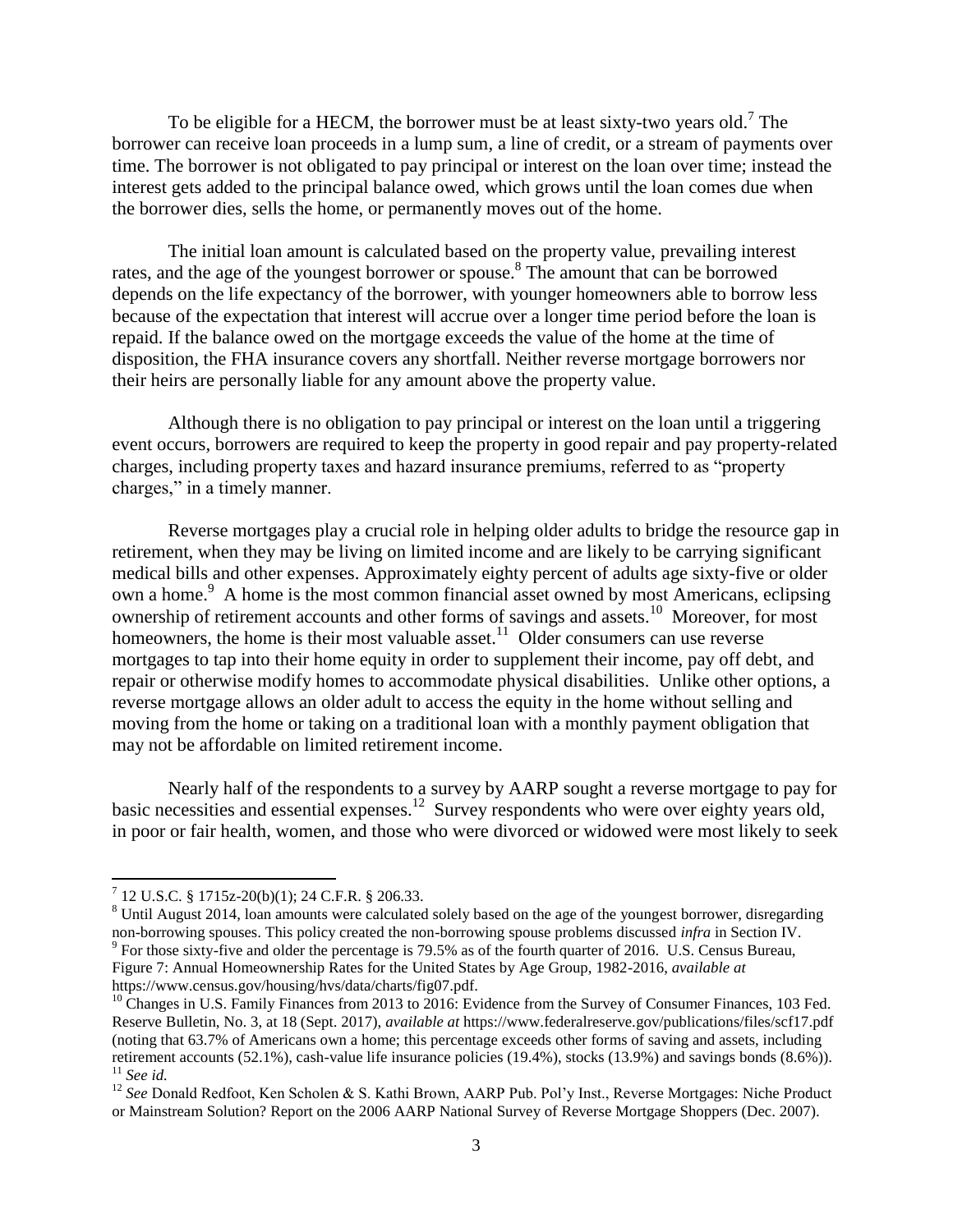reverse mortgages to deal with necessities. $^{13}$  For younger borrowers, reducing household debt, typically by paying off a forward mortgage, was the primary motivation for obtaining a reverse mortgage.<sup>14</sup>

While only a tiny fraction of eligible homeowners have taken out a reverse mortgage, for many it is a key tool. And as the baby boomer population ages, it is likely that a growing number of elders will need a reverse mortgage to make ends meet. More homeowners are entering retirement with mortgage debt than in prior generations.<sup>15</sup> Older adults are also carrying more non-mortgage debt, including credit card and student loan debt, into retirement than in past decades.<sup>16</sup> While debt is rising for seniors, the decline in traditional pension plans and a lack of retirement savings add to the financial strain of growing older.<sup>17</sup>

Federally-insured reverse mortgages make up the vast majority of the reverse mortgage market. Therefore, the government's role in keeping this product viable and ensuring that it provides the benefits Congress intended is significant.

## **II. Too Many Reverse Mortgage Borrowers are Losing Their Homes to Foreclosure, Especially in Communities of Color, Due to Mortgage Servicing and Oversight Failures.**

Despite the importance of the HECM program in helping elderly homeowners maintain stable housing while accessing their home equity, problems with oversight and servicing of these loans have resulted in older homeowners losing their homes to foreclosure at an alarming rate. Approximately 24,000 HECM borrowers received "due and payable" notices in the 2015 federal

<sup>13</sup> *Id.*

<sup>14</sup> *See id*. *See also* Stephanie Moulton, Cäzilia Loibl & Donald Haurin, *Reverse Mortgage Motivations and Outcomes: Insights from Survey Data*, 19 Cityscape: J. Pol'y Dev. & Research, No. 1 (2017); Nat'l Council on Aging, Changing Attitudes, Changing Motives: The MetLife Study of How Aging Homeowners Use Reverse Mortgages, MetLife Mature Market Institute (Mar. 2012), *available at*

[https://www.metlife.com/assets/cao/mmi/publications/studies/2012/studies/mmi-changing-attitudes-changing](https://www.metlife.com/assets/cao/mmi/publications/studies/2012/studies/mmi-changing-attitudes-changing-motives.pdf)[motives.pdf.](https://www.metlife.com/assets/cao/mmi/publications/studies/2012/studies/mmi-changing-attitudes-changing-motives.pdf)

<sup>&</sup>lt;sup>15</sup> Consumer Fin. Prot. Bureau, Office for Older Americans, Snapshot of Older Consumers and Mortgage Debt at 8 (May 2014), *available at* [http://files.consumerfinance.gov/f/201405\\_cfpb\\_snapshot\\_older-consumers-mortgage](http://files.consumerfinance.gov/f/201405_cfpb_snapshot_older-consumers-mortgage-debt.pdf)[debt.pdf](http://files.consumerfinance.gov/f/201405_cfpb_snapshot_older-consumers-mortgage-debt.pdf) [hereinafter CFPB Snapshot 2014] (analyzing Census data and concluding that the percentage of homeowners age 65 and older carrying mortgage debt increased from twenty-two to thirty-percent). *See also* Joint Ctr. for Hous. Studies of Harvard Univ., Projections and Implications for Housing a Growing Population: Older Households 2015-2035 (Dec. 2016).

<sup>16</sup> Fed. Reserve Bd., 2016 Survey of Consumer Finances Chartbook at 837 (Sept. 20, 2017), *available at* https://www.federalreserve.gov/econres/files/BulletinCharts.pdf (49.8% of families headed by someone seventy-five or older were in debt in 2016 compared to 21% in 1989; 70.1% of families headed by someone aged sixty-five to sevety-four were in debt in 2016 compared to 49.6% in 1989). *See also* Craig Copeland, Employee Benefit Research Inst., Debt of the Elderly and Near Elderly, 1992-2013 (Jan. 2015) (the percentage of American families with heads ages fifty-five or older that had debt increased from 53.8 percent in 1992 to 65.4 percent in 2013); CFPB Snapshot 2014, *supra* note 10, at 6 (increasing percentage of older Americans owe a mortgage on their home); Fidelity Viewpoints, *Retirees face estimated \$240,000 in medical costs*, May 16, 2012 (a couple retiring in 2012 at age sixty-five would face, on average, \$240,000 for medical care and health insurance expenses over their lifetimes, up from an estimated \$160,000 in 2002).

<sup>17</sup> *See* Annamaria Lusardi, Olivia S. Mitchell, Noemi Oggero, *Debt and Financial Vulnerability on the Verge of Retirement* (NBER Working Paper No. 23664) (Aug. 2017).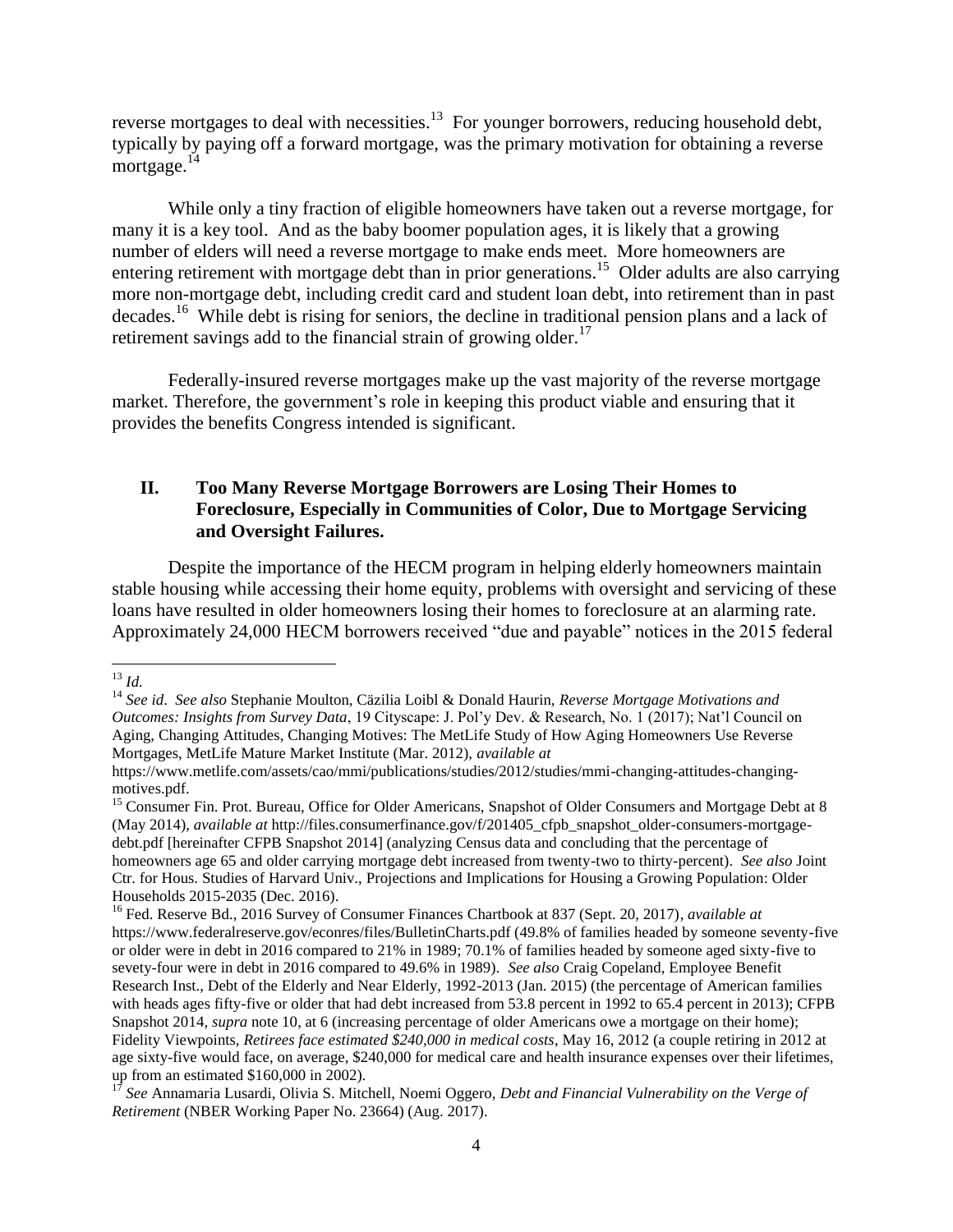fiscal year, which ended September 2015.<sup>18</sup> That was triple the number for 2014, according to HUD.<sup>19</sup> According HUD data, as of 2016, nearly 90,000 reverse mortgage loans were headed toward foreclosure due to a default on the obligation to pay property taxes and homeowner's insurance.<sup>20</sup> This represents roughly 14% of outstanding HECM loans.<sup>21</sup>

According to recent reporting, the impact of the reverse mortgage foreclosure crisis is being felt primarily and disproportionately in communities of color. Even when comparing only lower income areas, reverse mortgage foreclosure rates are six times higher in predominantly African American neighborhoods than in majority white ones.<sup>22</sup> The impact of high rates of HECM foreclosures in these communities is severe. Many HECM borrowers facing foreclosure are losing homes that have been in the family for generations. Experts estimate that every foreclosure depresses nearby home values by  $1\%$ .<sup>23</sup> The HECM foreclosure crisis is draining communities of color of home equity in more ways than one.

HECM borrowers are required to pay property charges, including property taxes and homeowner's insurance, and the failure to do so provides a basis for the loan to be called due and payable, followed by foreclosure. A surge in property charge defaults and resulting foreclosures of HECM borrowers has reached crisis proportions. The poor origination practices that led to a large rate of property charge defaults have been addressed through the imposition of a Financial Assessment, in which the loan officer must evaluate the potential borrower's ability to afford property charges and consider a set-side to cover them if needed. Consumer advocates from around the country have reported that HUD's strict foreclosure timelines and the lack of robust loss mitigation policies, and servicers' business decisions influenced by these policies, make it extremely difficult for HECM borrowers to cure property charge defaults and avoid foreclosure. Effective loss mitigation and clearer communication with borrowers would help to stem the tide of property charge foreclosures on existing loans.

A significant number of HECM borrowers are at risk of foreclosure due to being in default on property charges. Out of 448 reverse mortgage foreclosure filings in Philadelphia during 2016, 64% were based on property charge defaults.<sup>24</sup> In November 2016, a HUD actuarial report by an independent accounting firm showed that 89,064 HECMs were in default on property charges with no payment in the past twelve months.<sup>25</sup> This represents about 14% of

<sup>18</sup> Jennifer McKim & Koby Levin, *Seniors Face More Foreclosures as Reverse Mortgages Bite Back*, New England Center for Investigative Reporting, May 1, 2016, *available at* [https://www.necir.org/2016/05/01/seniors-face](https://www.necir.org/2016/05/01/seniors-face-foreclosures-reverse-mortgages-bite-back/)[foreclosures-reverse-mortgages-bite-back/.](https://www.necir.org/2016/05/01/seniors-face-foreclosures-reverse-mortgages-bite-back/) 

<sup>19</sup> *Id.*

<sup>&</sup>lt;sup>20</sup> Integrated Financial Engineering, Actuarial Review of the Federal Housing Administration Mutual Mortgage Insurance Fund HECM Loans For Fiscal Year 2016, at 19 (Nov. 15, 2016), available at

<https://www.hud.gov/sites/documents/ACTUARIALMMIFHECM2016.PDF> [hereinafter FY 2016 Actuarial Review].

<sup>21</sup> *Id*.

<sup>&</sup>lt;sup>22</sup> Nick Penzenstadler and Jeff Kelly Lowenstein, "Seniors were sold a risk-free retirement with reverse mortgages. Now they face foreclosure," USA Today (July 5, 2019).

<sup>&</sup>lt;sup>23</sup> *Id.* (citing a study that found that homeowners within approximately 600 feet experience a reduction in value of 1% per foreclosure).

<sup>&</sup>lt;sup>24</sup> Email with attached data analysis from Rachel Labush, Community Legal Services of Philadelphia, September 18, 2019.

<sup>25</sup> FY 2016 Actuarial Review*,* at D-6.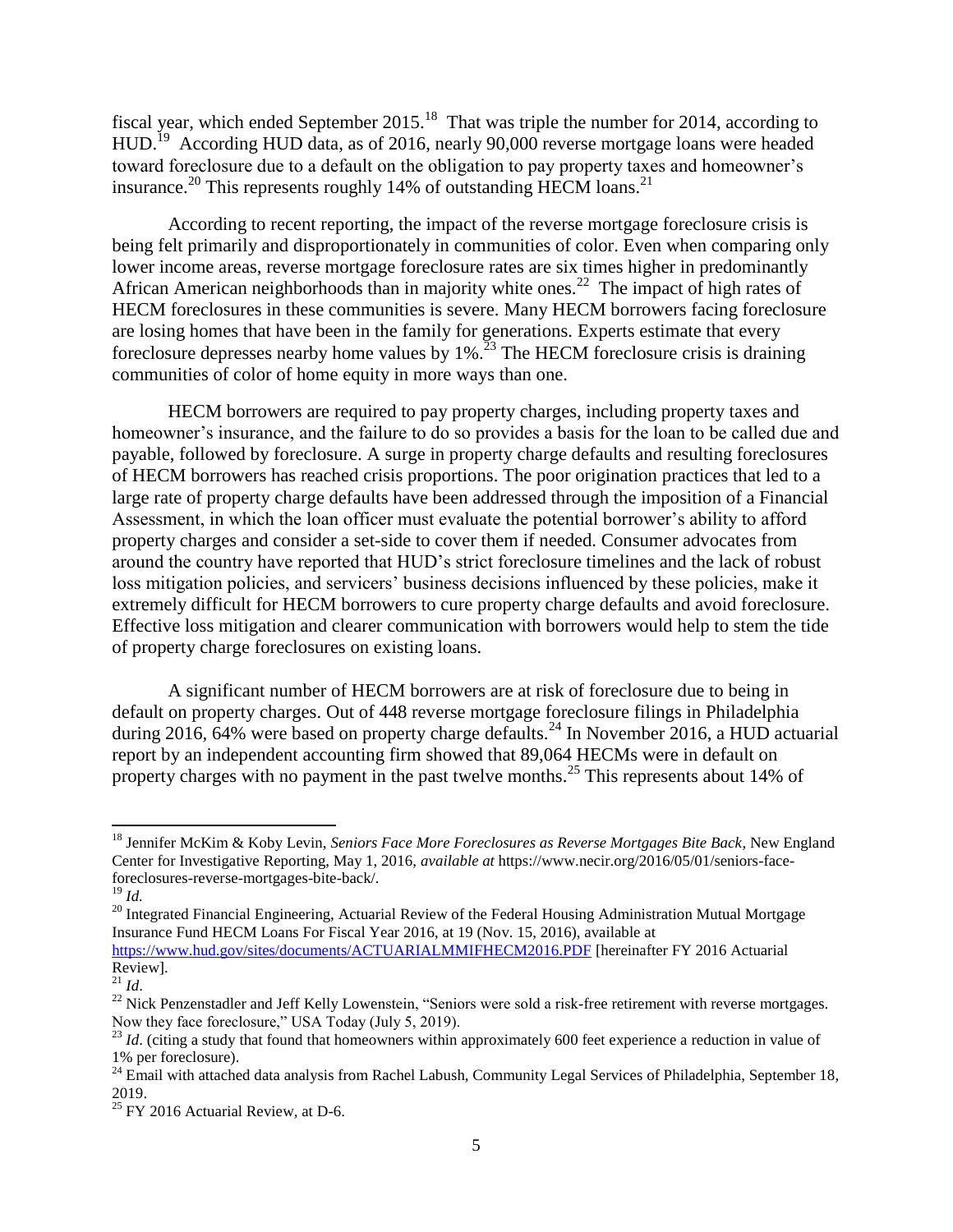HECM loans.<sup>26</sup> The report projected that roughly 18% of HECMs currently outstanding would experience a property charge default at some point in time.<sup>27</sup> HECM actuarial reports released in November 2017 and 2018 have not included data regarding the current number of loans with property charge defaults. Congress should require HUD to publicly release data regarding HECM foreclosures in the same way that HUD currently publishes data about HECM originations.

### **III. Better Loss Mitigation Rules to Address the Crisis of Property Charge Defaults Would Reduce the Number of HECM Foreclosures.**

**A. Better loss mitigation is needed to address property charge defaults on the existing stock of HECMs originated before lenders were required to consider the borrower's ability to pay property charges, and at a time of frequent misrepresentations that HECMs were "payment-free."** 

*Charlotte Lowe was struggling to find a way to pay for the repairs needed on her modest home in Cambridge, Massachusetts. After working a lifetime, she was now living off of Social Security benefits and a small amount of extra cash from babysitting neighborhood children. She and her husband had bought this home in the 1960s when they were expecting their fourth child and they needed more room. They did a lot of work on the house at the beginning. She worked as a switchboard operator connecting telephone calls and a host of other jobs after that. When they divorced after twenty-three years of marriage, she stayed in the home. But in 2003, at sixty-eight years old, she was faced with the need to make significant modifications and repairs. She had no other savings besides the equity in her home. But, the mortgage on her home of thirty-eight years was paid off; she had significant equity in the property.* 

*Ms. Lowe took out a reverse mortgage in 2003. Years later, she ended up in foreclosure. When she obtained the loan she understood that there were no payments required. The majority of her reverse mortgage proceeds were paid out for the significant work that had to be done on her home. Unbeknownst to Ms. Lowe, the reverse mortgage servicer began at some point paying property charges owed on her house. Ms. Lowe believed her property taxes were in abatement and did not realize they had become delinquent and been paid by the servicer. She entered into a repayment plan, but her servicer terminated that agreement and was unwilling to offer her any other options when another year's property taxes fell delinquent. In 2015, Ms. Lowe received a letter from a law firm that had been retained to carry out a foreclosure of her home.<sup>28</sup>*

There are a number of reasons why so many HECM borrowers have gone into default on property charges. To be sure, some borrowers defaulted due to a lack of sufficient income with which to meet their ongoing expenses, after having exhausted their home equity through the

 $\overline{a}$ 

<sup>26</sup> Jennifer McKim, *More Seniors are Taking Loans Against Their Homes - and It's Costing Them*, Wash. Post, Aug. 25, 2017.

 $27$  FY 2016 Actuarial Review, at D-7 (Nov. 15, 2016).

<sup>28</sup> Sarah B. Mancini and Odette Williamson, *Reversing Course: Stemming the Tide of Reverse Mortgage Foreclosures through Effective Servicing and Loss Mitigation*, 26 ELDER LAW JOURNAL 85 (2018).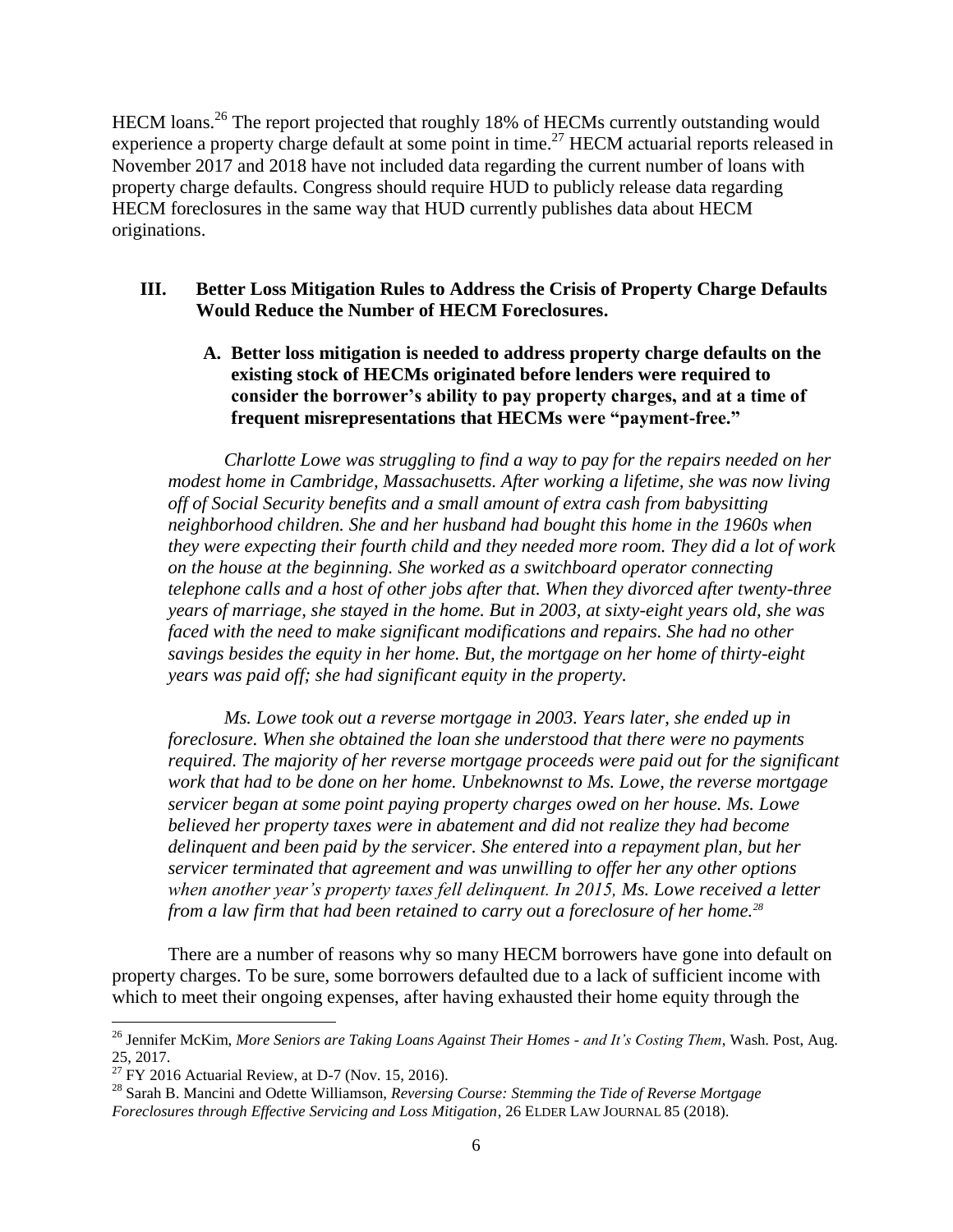HECM.<sup>29</sup> However, other structural factors in the lending market have contributed to the surge of property charge defaults.

One significant factor leading to high rates of default on property charges has been false advertising regarding the way reverse mortgages work and a resulting lack of understanding among HECM borrowers that they were required to pay these charges.<sup>30</sup> Older adults being solicited for a reverse mortgage are often told that this loan is "payment free."<sup>31</sup> If they previously had a forward mortgage loan, as is the case for most HECM borrowers, consumers were used to having the funds for annual or semi-annual property taxes or insurance escrowed by their mortgage company as part of their monthly housing payment.<sup>32</sup> As recently as late 2016, the CFPB took action against three reverse mortgage lenders for deceptive advertising practices, including misrepresenting that HECM borrowers would have no payments and could not lose their homes.<sup>33</sup> Advertisements for reverse mortgages typically discuss borrower obligations like tax and insurance payments only in the fine print, if at all, and many older adults cannot read the fine print used in advertisements.<sup>34</sup>

Required pre-loan counseling has been inconsistent at informing borrowers of the requirement to pay property charges.<sup>35</sup> Concerns have been raised periodically about the overall effectiveness of required pre-loan counseling.<sup>36</sup> Even when HUD counseling protocols are followed, a telephone counseling session that may last less than one hour is not going to correct most consumers' misconceptions about the reverse mortgage terms.<sup>37</sup> HECM servicers have not effectively communicated the necessity to pay property charges to borrowers after the loan closing. Thus, many HECM borrowers have no idea that they are obligated to pay their property taxes and hazard insurance annually, did not know how much it would cost them, and did not realize they needed to plan ahead for this expense. Taxing authorities are not set up to provide

<sup>29</sup> This problem appears to have been significantly curtailed by the Financial Assessment, discussed *infra.*  <sup>30</sup>*See* Consumer Fin. Prot. Bureau, Report to Congress on Reverse Mortgages 81 (June 28, 2012) *available at* [https://www.consumerfinance.gov/data-research/research-reports/reverse-mortgages-report/,](https://www.consumerfinance.gov/data-research/research-reports/reverse-mortgages-report/) at 130 [hereinafter CFPB Report to Congress 2012].

 $31$  In November 2012, the FTC, in coordination with the CFPB, issued warning letters to companies regarding potentially misleading mortgage advertisements. *See* Press Release, Fed. Trade Comm'n, FTC Warns Mortgage Advertisers that Their Ads May Violate Federal Law (Nov. 19, 2012); Press Release, Consumer Fin. Prot. Bureau, Consumer Financial Protection Bureau Warns Companies Against Misleading Consumers with False Mortgage Advertisements (Nov. 19, 2012). One misrepresentation singled out by the agencies was the claim that "consumers who enter into a reverse mortgage will have 'no payments,' notwithstanding that such consumers may continue to be responsible for tax and insurance payments."

<sup>&</sup>lt;sup>32</sup> See CFPB Report to Congress 2012, at 129 (citing to complaints received by the CFPB and the FTC revealing that HECM borrowers did not realize they were obligated to pay these charges).

<sup>&</sup>lt;sup>33</sup> Press Release, Consumer Fin. Prot. Bureau, CFPB Takes Action Against Reverse Mortgage Companies for Deceptive Advertising (Dec. 7, 2016).

<sup>&</sup>lt;sup>34</sup> Consumer Fin. Prot. Bureau, Office for Older Americans, A Closer Look at Reverse Mortgage Advertisement and Consumer Risks 7 (June 2015), *available at* [https://www.consumerfinance.gov/data-research/research-reports/a](https://www.consumerfinance.gov/data-research/research-reports/a-closer-look-at-reverse-mortgage-advertisements-and-consumer-risks/)[closer-look-at-reverse-mortgage-advertisements-and-consumer-risks/.](https://www.consumerfinance.gov/data-research/research-reports/a-closer-look-at-reverse-mortgage-advertisements-and-consumer-risks/)

<sup>35</sup> *See* CFPB Report to Congress 2012, at 123 (explaining that confusion about taxes and insurance persisted after pre-loan counseling).

<sup>&</sup>lt;sup>36</sup>See U.S. Gov't Accountability Office, Reverse Mortgages: Product Complexity and Consumer Protection Issues Underscore Need for Improved Controls Over Counseling for Borrowers 8 (June 2009), *available at* [http://www.gao.gov/new.items/d09606.pdf,](http://www.gao.gov/new.items/d09606.pdf) at 8.

<sup>37</sup> *See* CFPB Report to Congress 2012, at 124. *See also* 82 Fed. Reg. at 7112 (public comment noting that counseling is ineffective at correcting misconceptions advanced by unscrupulous mortgage brokers).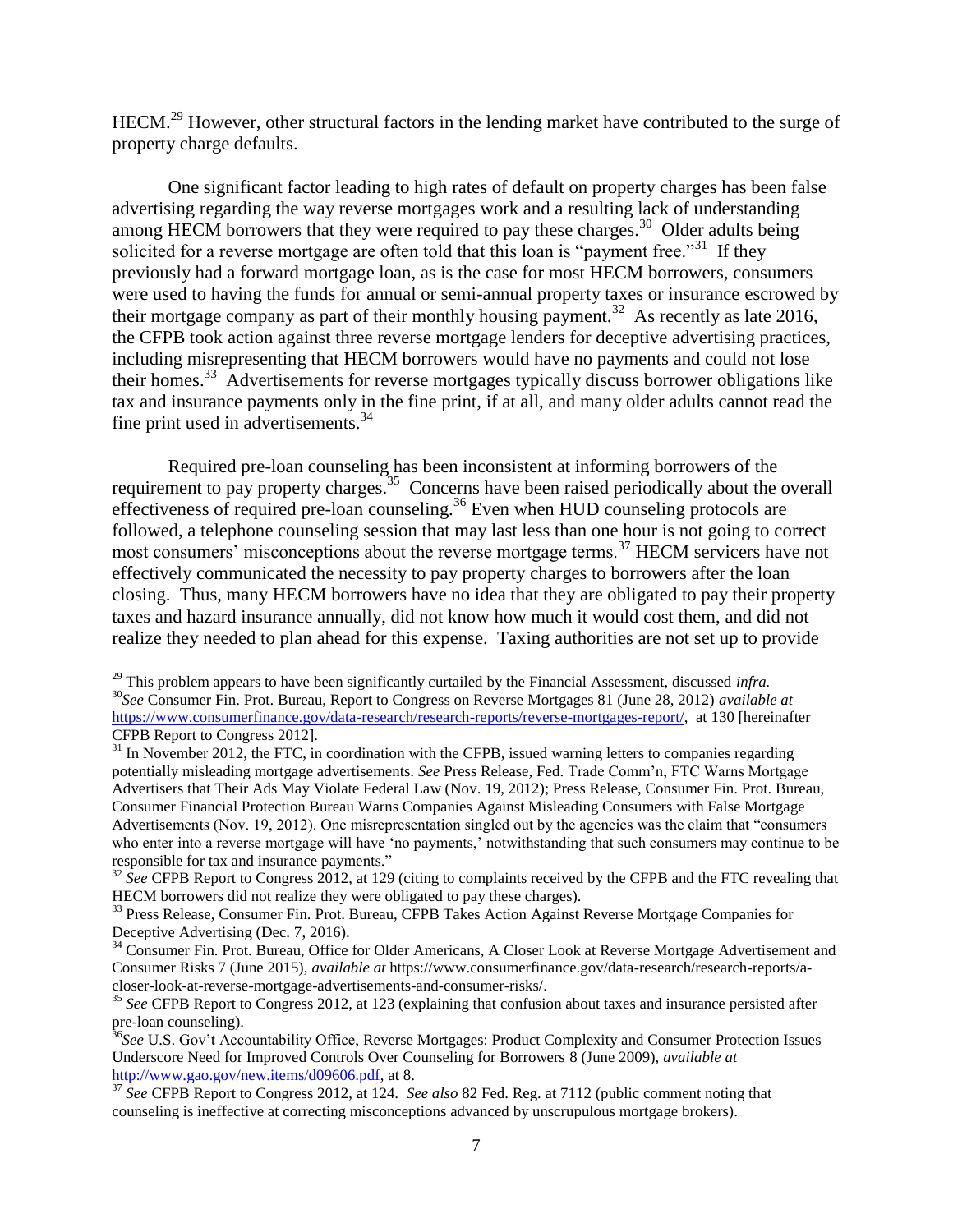customer service, and some do not even send a bill in advance of the due date.<sup>38</sup> The requirement that the borrower pay taxes by the due date does not accommodate alternative payment arrangements, such as payment plans, that might be available with the taxing authority. This means that a borrower can be in default even though they have made payment arrangements on their taxes. Many HECM borrowers begin to experience cognitive disabilities or memory loss as they reach their seventies and eighties, which also contributes to property charge defaults and the need for more expansive loss mitigation.<sup>39</sup>

This lack of understanding has been compounded for some borrowers who received HECM loan proceeds through a line of credit, in which the loan proceeds were held in an account the borrower could draw from at will. In these situations, if the borrowers failed to pay property charges, servicers were directed to pay the charges out of the line of credit.<sup>40</sup> Some borrowers in this situation never realized that they were supposed to be paying the property charges themselves. When the credit line was exhausted and servicers began to advance the funds to pay these charges, many of these borrowers did not understand that their loans had gone into default. Under HUD's policy from 2007 through 2011, these borrowers went deeper and deeper into default without being referred to foreclosure or realizing there was any problem. 41

In 2011, in response to an OIG report revealing a significant rate of default on property charges, HUD significantly shifted its policy regarding property charge defaults.<sup>42</sup> First, HUD required mortgagees to immediately report any property charge delinquencies and to report future delinquencies on a monthly basis. Servicers were directed to notify HECM borrowers of property charge defaults within thirty days and offer loss mitigation options to such borrowers to cure the default.<sup>43</sup> HUD established the following loss mitigation options to be considered: establishing "a realistic repayment plan," contacting a housing counseling agency to seek out local resources to help cure the default, and refinancing into a new HECM if there is sufficient equity to do so.<sup>44</sup> Repayment plans that servicers could offer to HECM borrowers varied in length depending on the amount of money owed, but could not extend beyond twenty-four months. $45$  If the borrower failed to cure the delinquency and loss mitigation options had been exhausted, HUD instructed servicers to request permission to accelerate the loan and foreclose. Upon approval, servicers were required to initiate foreclosure.<sup>46</sup>

In April 2015, HUD made another significant change in its policy on property charge defaults. It announced that mortgagees must make a request to accelerate the loan within thirty

<sup>&</sup>lt;sup>38</sup> Email from Sarah White, Connecticut Fair Housing Center, Feb. 9, 2018.

<sup>&</sup>lt;sup>39</sup> Rates of cognitive disability increase with age. Over twenty percent of the population of people over age eighty have a cognitive disability. *See Housing America's Older Adults*, JOINT CTR. FOR HOUSING STUD. OF HARV. U. 3 (2011).

 $40$  CFPB Report to Congress 2012, at 129.

<sup>41</sup> *Id.* at 130. *See also* U.S. Dep't of Hous. & Urban Dev., Office of Inspector General Audit Report, HUD Was Not Tracking Almost 13,000 Defaulted HECM Loans With Maximum Claim Amounts of Potentially More Than \$2.5 Billion, at 6, 7 (Aug. 25, 2010) [hereinafter HUD OIG Audit Report].

<sup>&</sup>lt;sup>42</sup> U.S. Dep't of Hous. & Urban Dev., Mortgagee Letter 2011-01 (Jan. 3, 2011).

<sup>43</sup> *Id.* at 2.

<sup>44</sup> *Id.*

<sup>45</sup> *Id.* at 3.

<sup>46</sup> *Id.* at 4.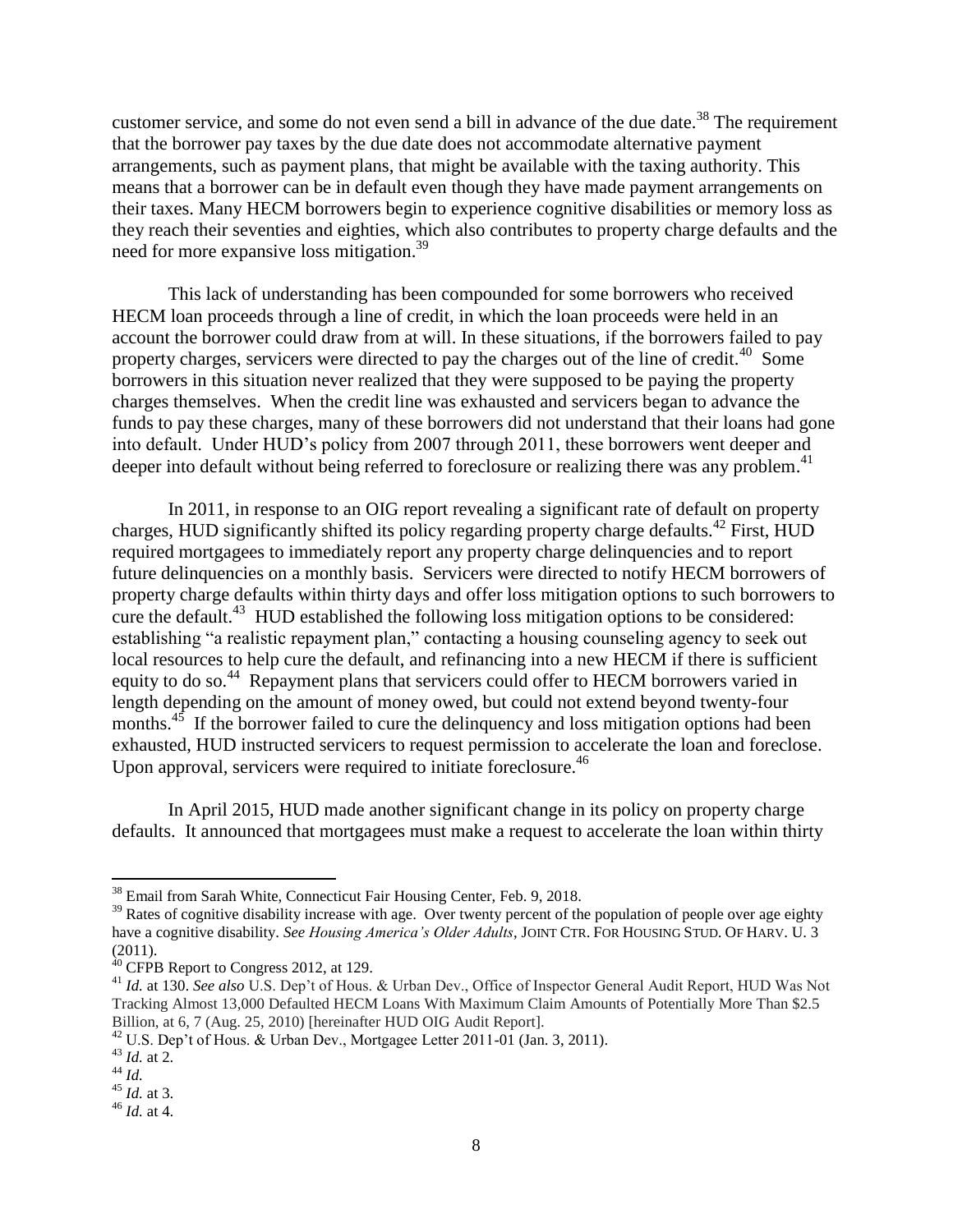days of a property charge default.<sup>47</sup> In contrast to HUD's previous policy, servicers were no longer required to exhaust all loss mitigation options before proceeding to accelerate and foreclose. HUD's new position was that servicers may offer loss mitigation, but would have to seek an extension of the foreclosure timeframes in order to do so.<sup>48</sup> In addition, HUD barred servicers from offering permissive loss mitigation options to HECM borrowers once foreclosure had been initiated.<sup>49</sup> Although the latter policy was later reversed by HUD, confusion persisted about whether loss mitigation could be offered after a foreclosure referral.<sup>50</sup> After HUD clarified that loss mitigation was permissible after the initiation of foreclosure, many servicers still declined to offer it because of HUD's aggressive position on meeting foreclosure deadlines.<sup>51</sup>

Servicers' incentives surrounding loss mitigation are heavily dependent on HUD's policing of the foreclosure timeline. HUD's regulations require that servicers initiate the foreclosure process within a certain time period after a loan becomes eligible to be called due and payable owing to a failure to pay property charges or occupy the property.<sup>52</sup> If servicers do not initiate foreclosure in a timely manner, HUD may impose a financial penalty known as interest curtailment – refusing to allow the mortgagee to include any interest that accrues on the loan after the missed deadline in its eventual insurance claim.<sup>53</sup> For any HECM where the loan balance has grown to exceed the market value of the home, the possibility of losing out on recovery of the interest accruing on the debt is a significant risk. HUD's policy of requiring strict adherence to foreclosure timelines, with the risk of interest curtailment, has been a powerful disincentive to engage in loss mitigation.

Consumer advocates from around the country have reported that HUD's lack of robust loss mitigation policies and strict foreclosure timelines, and servicers' business decisions influenced by these policies, make it extremely difficult for HECM borrowers to cure property charge defaults and avoid foreclosure.<sup>54</sup> Certain servicers refuse to offer repayment plans at all after foreclosure has been initiated, if the arrearage balance exceeds \$5,000, or if other conditions exist.<sup>55</sup> Yet, to date, HUD has failed to seriously consider strengthening its servicing regulations to deal with the significant problem of property charge defaults.

 $^{47}$  U.S. Dep't of Hous. & Urban Dev., Mortgagee Letter 2015-11 (Apr. 23, 2015).

<sup>48</sup> *Id*. at 3.

<sup>49</sup> *Id*.

<sup>50</sup> *See* U.S. Dep't of Hous. & Urban Dev., Mortgagee Letter 2016-07 (Mar. 30, 2016); U.S. Dep't of Hous. & Urban Dev., Frequently Asked Questions, https://hudgov.prod.parature.com/link/portal/57345/57355/ArticleFolder/26/ Reverse-Mortgage-Programs.

<sup>51</sup> *See* Nat'l Consumer Law Ctr., Examples of Senior Homeowners Struggling with Ineffective and Inconsistent Servicing of HECM Loans (Oct. 26, 2017), *available at*

[https://www.nclc.org/images/pdf/foreclosure\\_mortgage/reverse-mortgages/ib-hecm-examples-loss-mitigation.pdf](https://www.nclc.org/images/pdf/foreclosure_mortgage/reverse-mortgages/ib-hecm-examples-loss-mitigation.pdf) [hereinafter, NCLC Examples of HECM Servicing Problems].

 $52$  24 C.F.R. § 206.125(d).

 $53$  24 C.F.R. § 206.129(d)(3)(x).

<sup>54</sup> *See* NCLC Examples of HECM Servicing Problems. *See also* Courina Yulisa and Caroline Nagy, Protecting Senior Homeowners from Reverse Mortgage Foreclosure, Center for New York City Neighborhoods (Aug. 2017), *available at* http://cnycn.org/reverse-mortgage-policy-brief/ (revealing that for one company that services 10,000 reverse mortgage loans in New York State, fully one third of their loans were in default; and foreclosure attorneys in New York City and Long Island report that one quarter to one third of their cases now involve reverse mortgage foreclosures).

<sup>55</sup> *See* NCLC Examples of HECM Servicing Problems.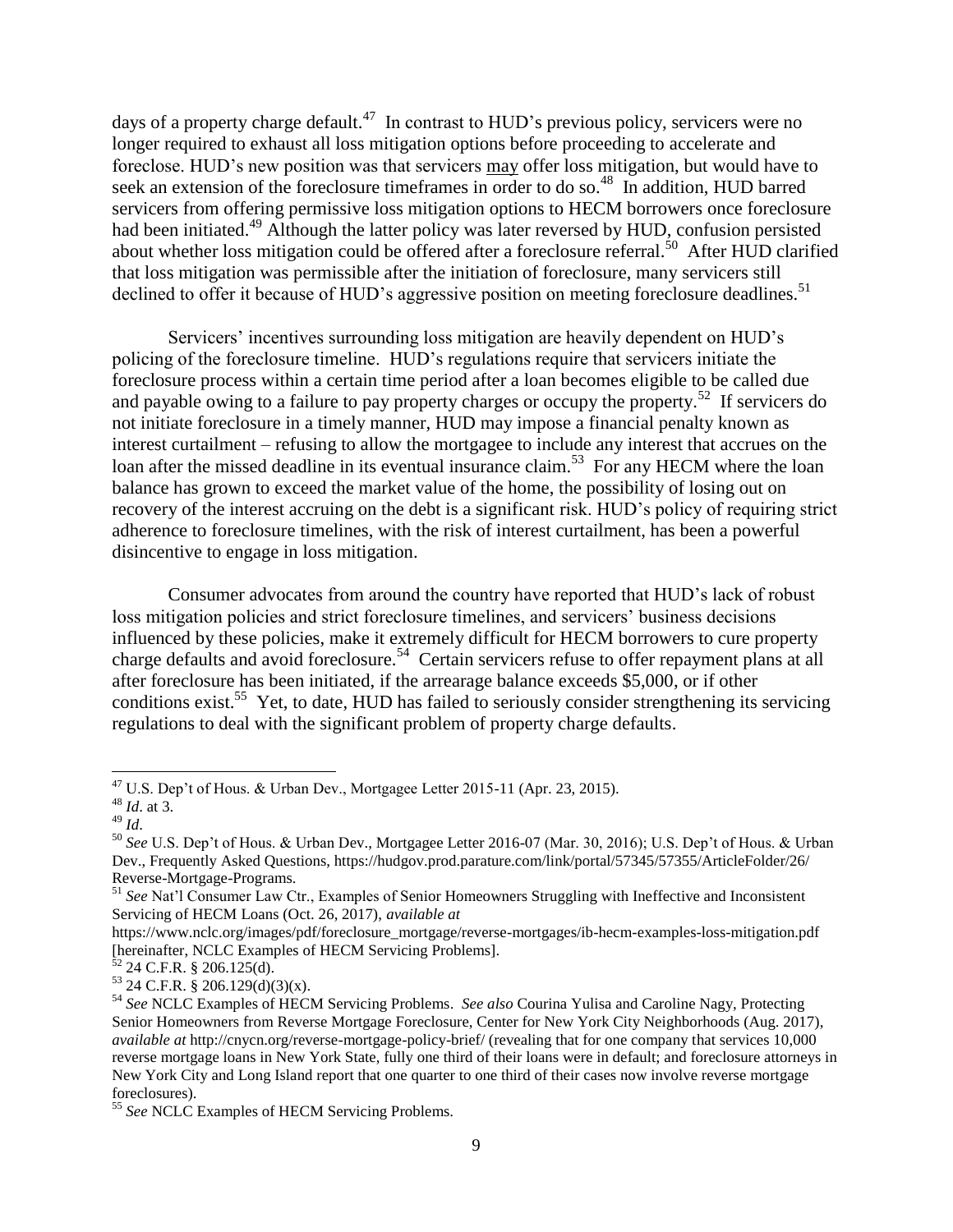Because of the high rates of default on property charges, HUD created new rules effective in 2015 that at the outset, lenders must evaluate the borrower's financial capacity to pay property charges. If there is a lack of sufficient resources, the lender must set up a "life expectancy set-aside" to cover the expected property charges over the borrower's lifespan. Early experience suggests that rates of property charge default will be much lower for HECM loans originated after 2015 because of these new rules. However, HUD still has not adequately dealt with the property charge defaults on pre-2015 loans.

## **B. Making loss mitigation mandatory, expanding available loss mitigation options, and giving servicers time to consider loss mitigation would reduce the number of HECM foreclosures.**

Requiring servicers to consider loss mitigation options prior to accelerating the loan or initiating foreclosure would be the most effective way to reduce property charge foreclosures. Servicers are currently *permitted* to offer loss mitigation, such as repayment plans for eligible borrowers and deferrals of foreclosure for borrowers with critical health circumstances.<sup>56</sup> However, because servicers are not *required* to conduct a loss mitigation review, and any delay of the foreclosure process exposes them to financial risk, some HECM servicers exercise their discretion and provide very limited options. HUD has the authority to require servicers to engage in loss mitigation prior to submitting a due and payable request, at least prospectively for new HECM loans. The discussion draft of the Preventing Foreclosures of Seniors Act of 2019 put forward by Chairwoman Waters would make loss mitigation mandatory for HECMs originated after the bill's effective date.

For existing HECMs with property charge defaults, the best way for HUD to decrease the number of foreclosures is to allow servicers a broader range of options and to clearly provide servicers time to review a borrower for loss mitigation without financial penalty. Presently, HUD allows servicers to offer borrowers a repayment plan of up to 60 months, with a number of limitations. Borrowers who default on a repayment plan and owe more than \$5,000 are not able to obtain a second repayment plan. Servicers are told to evaluate the borrower's surplus income, and some have interpreted HUD's policy to bar repayment plans if the required monthly payment exceeds 25% of the borrower's surplus.

Some borrowers have built up an arrearage of property charges, perhaps for many of the reasons cited in this testimony, and cannot afford to cure that arrearage but can afford to start paying property charges prospectively. For borrowers in this situation, HUD should allow for a new loss mitigation option that involves deferring foreclosure contingent on the borrower paying all property charges going forward. This one-time deferral would be similar to a "partial claim" for FHA forward mortgages, but for HECMs HUD could simply allow a servicer to include the past delinquency balance as part of the insurance claim when it is ultimately filed.<sup>57</sup>

 $56$  U.S. Dep't of Hous. & Urban Dev., Mortgagee Letter 2015-11 (Apr. 23, 2015).

 $57$  A partial claim is a loss mitigation option made available by HUD on forward mortgages, in which HUD advances the amount of the arrearage and takes a silent second mortgage for the amount advanced. This option is meant to bring the loan current and allow the borrower to perform going forward.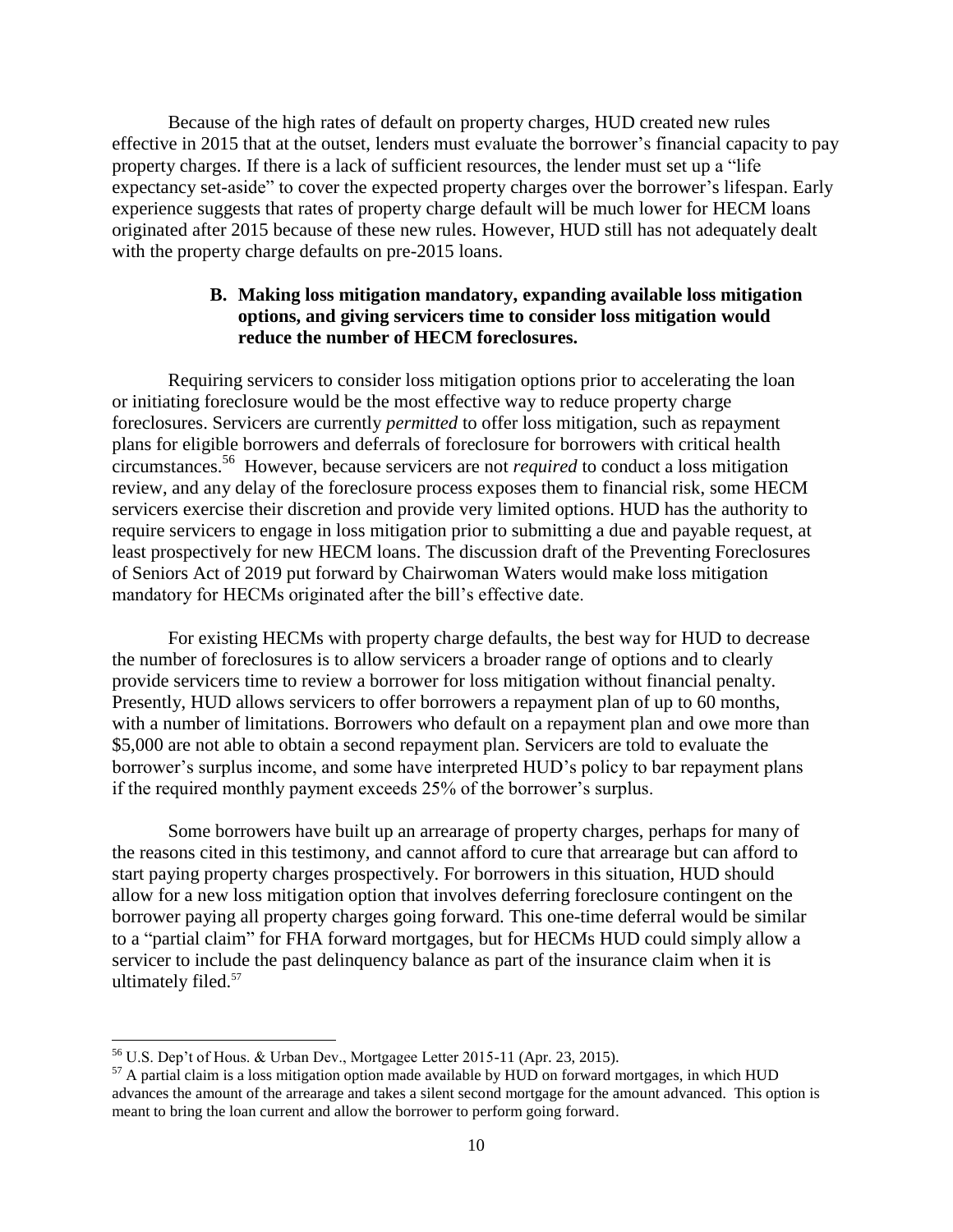One area where HUD has allowed more flexibility in loss mitigation is that surrounding older borrowers with chronic illnesses. HUD allows an extension of foreclosure timelines for borrowers with critical health circumstances, such as long-term illness, if all borrowers on the loan are over age eighty. The borrower has the burden of reapplying annually to continue the extension. Servicers' procedures for handling this recertification process are confusing and have led to many of the most vulnerable homeowners receiving unnecessary foreclosure notices. The age requirement (for both borrowers) has barred this relief for many with extremely dire health situations. Added flexibility regarding property charges is needed for all HECM borrowers, but it is especially needed for those with critical health circumstances. HUD should consider making available a one-time deferral of past property charges discussed above *at least* for borrowers with chronic illnesses who are under age 80. Further, HUD must address the problems the most infirm borrowers are facing with the annual recertification process for the At-Risk Extension.

HUD's current policies require servicers to initiate foreclosure within six months of a property charge default. HUD's policy is unclear on whether servicers can request a delay of foreclosure timelines only if a loss mitigation option has been approved, or if an extension may be requested to evaluate loss mitigation options.<sup>58</sup>

HUD should expand access to loss mitigation for existing HECM borrowers by:

- Allowing repayment plans longer than 60 months;
- Allowing successive repayment plans even if more than \$5,000 is owed;
- Clarifying or eliminating the 25% of surplus income rule;
- Improving the procedure servicers use to renew at-risk extensions for borrowers with critical health circumstances;
- Creating a property charge deferral option, at least for borrowers under age 80 with critical health circumstances; and
- Providing servicers with a clear extension of the foreclosure deadlines to evaluate and offer loss mitigation.

Chairwoman Waters' discussion draft bill would require HUD to provide the full range of optional loss mitigation for existing HECMs and authorize an extension of the foreclosure timelines for loss mitigation review. Without these changes, too many HECM borrowers are being forced into bankruptcy or worse, losing their homes to foreclosure.

# **IV. Non-Borrowing Spouses Still Face Foreclosure and Need Relief.**

Another significant problem in the reverse mortgage market relates to non-borrowing spouses of reverse mortgage borrowers. Across the country, widows and widowers are losing their homes because of HUD's failure to implement proper safeguards in reverse mortgages their

 $\overline{a}$ <sup>58</sup> U.S. Dep't of Hous. & Urban Dev., Mortgagee Letter 2015-11 at 3 (Apr. 23, 2015) (language regarding seeking an extension of foreclosure timeframes is unclear. A mortgagee may seek an extension when a loss mitigation option "is available" and servicer "is willing to offer" the option. If HUD asserts that this language currently allows servicers to extend foreclosure timeframes to evaluate loss mitigation, this should be clarified in an FAQ or other policy announcement).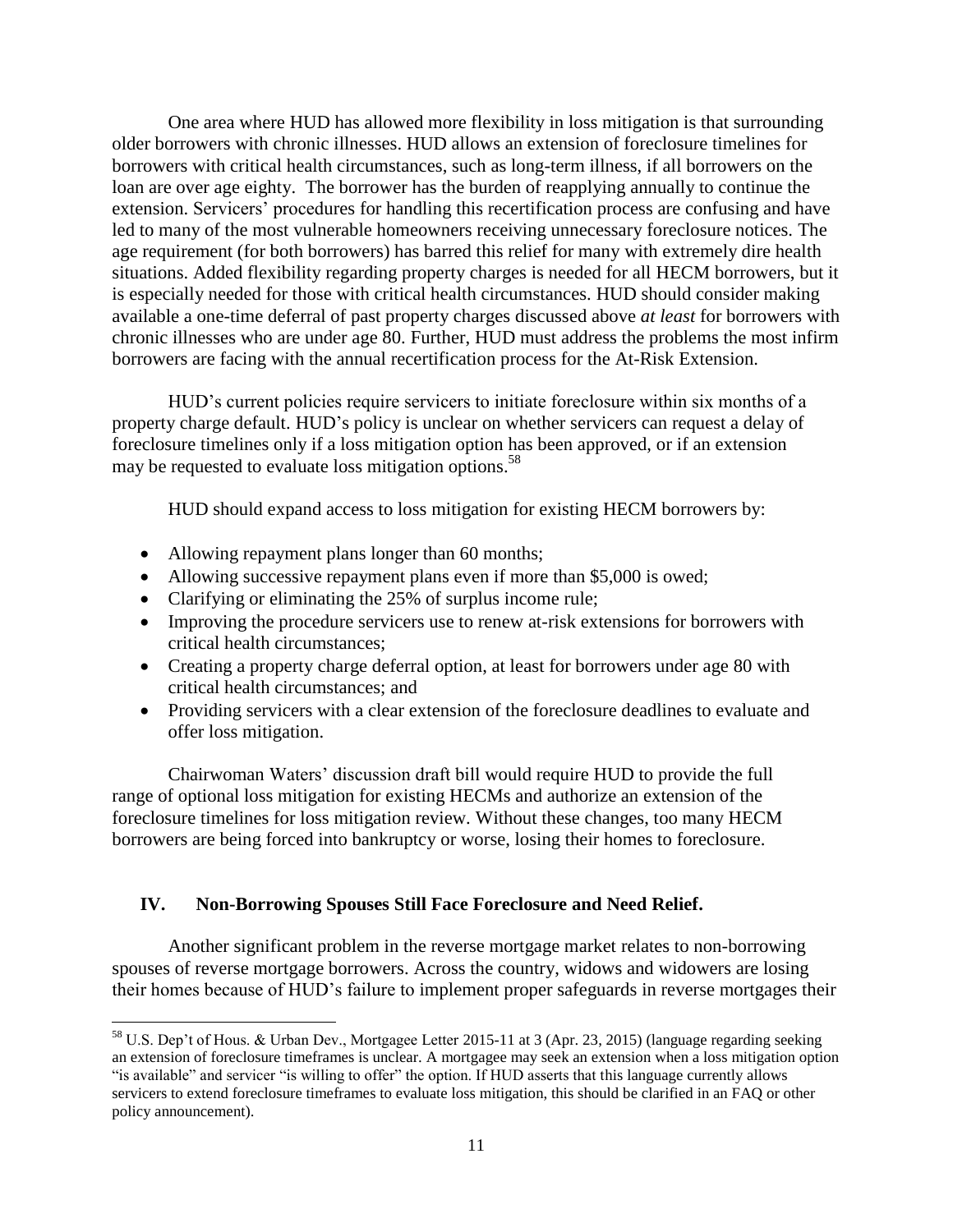now-deceased spouses previously obtained. Swift action is needed to better inform reverse mortgage borrowers and their spouses about options to avoid foreclosure on a non-borrowing spouse, remove arbitrary and unrealistic deadlines for lenders to elect to participate in the applicable program, and ensure that the program can work effectively to help non-borrowing spouses stay in their homes.

When Congress authorized HUD to create the HECM program, it mandated protections for older homeowners, including their spouses, from the risk of displacement from their homes. Congress specified that HUD could only insure loans that protected both the homeowner and any spouse from displacement.<sup>59</sup> However, despite this statutory requirement, HUD issued regulations and required lenders to use form loan documents that made the loans due and payable upon the death of the borrower – ignoring any spouse who was not included as a borrower on the loan.<sup>60</sup> This created an incentive for some lenders and mortgage brokers to encourage married couples to leave off the younger spouse, so that more money could be borrowed on the loan. Most couples that opted to take out a reverse mortgage in the name of only one of two spouses had no idea that the non-borrowing spouse would face foreclosure and eviction because the loan would become due and payable upon the death of the borrowing spouse. Once the loan becomes due and payable, the loan must be paid in full or else the lender has the right to foreclose.<sup>61</sup>

After litigation, HUD addressed the problem prospectively for new HECMs originated after August 4, 2014. It required non-borrowing spouses to be factored into the calculation of initial loan proceeds and automatically allowed to defer foreclosure if they outlive the borrower.<sup>62</sup> The issues facing post-2014 non-borrowing spouses are more manageable, but still require attention. HECM loans originated pre-2014 pose more significant hurdles for nonborrowing spouses, because these spouses were not factored into the loan calculations, and the original loan documents authorize foreclosure upon the death of the borrower. HUD has created a program to help these non-borrowing spouses with pre-2014 loans, but significant issues remain.

#### **A. Non-borrowing Spouses with pre-2014 HECMs are still facing foreclosure due to arbitrary and unreasonable deadlines.**

In response to litigation challenging HUD's failure to comply with the statutory mandate to insure only HECM loans that protect both the borrower and any spouse from displacement, HUD created a program called the Mortgagee Optional Election (MOE). For HECMs originated prior to August 4, 2014, the MOE program allows the servicer to elect to assign the loan to HUD rather than foreclosing, so that HUD can allow the surviving non-borrowing spouse to remain in the home until his or her death or until some other triggering event occurs. Assigning the loan to HUD allows the lender to be paid its insurance claim, and made financially whole, without having to carry out a foreclosure while a non-borrowing spouse is still in the home. Then HUD

l

 $59$  12 U.S.C. § 1715z-20(j).

<sup>60</sup> 24 C.F.R. § 206.27(c); *see also* Plunkett v. Castro, 67 F. Supp. 3d 1 (D.D.C. 2014).

<sup>&</sup>lt;sup>61</sup> In some circumstances, the borrower or heirs may satisfy the loan by paying 95% of the appraised value of the home.

 $62$  24 C.F.R. 206.3 (definition of Principal Limit, based on the age of youngest borrower or eligible non-borrowing spouse).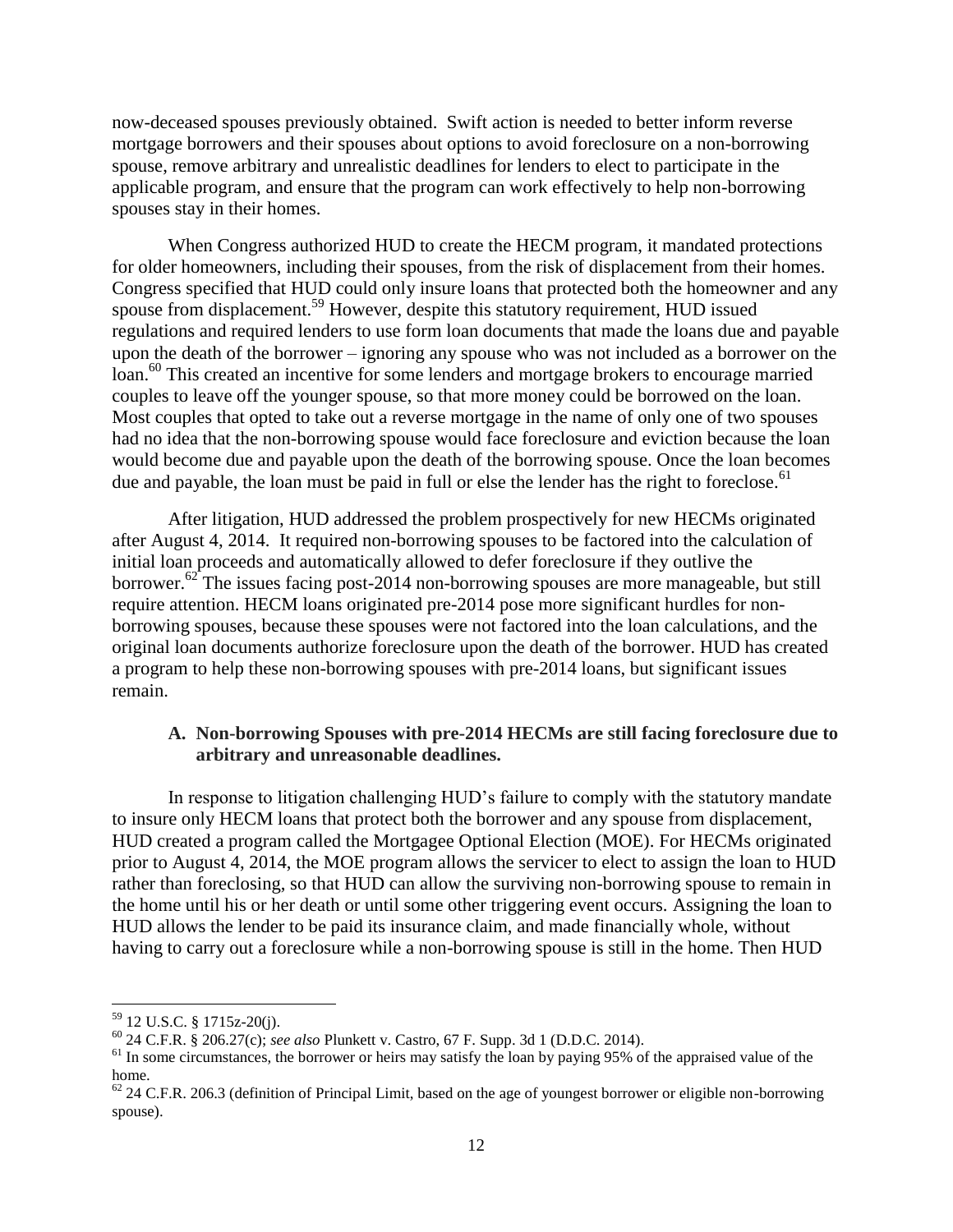can hold the loan, and the due and payable status of the loan is deferred until the non-borrowing spouse passes away or otherwise fails to maintain the loan obligations.

In order to have the loan assigned to HUD through the MOE program, there are a number of substantive eligibility requirements. The loan must not be due and payable for any other reason – meaning that the borrower and spouse must have continued to pay the required property taxes and homeowner's insurance for the home. The spouse must have been legally married to the borrower at the time the loan was taken out, with a limited exception for same-sex couples, and must have remained married until the borrower's death. Finally, the spouse must be able to show that he or she has "good and marketable title" or a legal right to remain in the home until his or her death.<sup>63</sup> This final requirement should pose no problem for most spouses, who inherit either through a will or intestate law, but some servicers have imposed onerous documentation requirements due to a lack of clarity in HUD's policies, creating unnecessary hurdles.

By far the biggest hurdle for non-borrowing spouses attempting to prevent foreclosure through the MOE Assignment, though, is the very strict set of deadlines HUD has imposed for a servicer to make the MOE election and initiate the assignment to  $HUD$ .<sup>64</sup> As a result of these deadlines, many otherwise eligible spouses are being denied the opportunity to remain in their homes. HUD requires that the election to carry out the MOE Assignment be made within 120 days of the borrower's death and that the assignment itself be initiated within 120 days after the election. Because spouses often do not know about these deadlines and may be overwhelmed by the many demands they face after losing a loved one, many do not contact the servicer in time for the servicer to meet these deadlines. Moreover, processing at the servicer often takes longer than 120 days, in part because HUD has imposed requirements that are not spelled out in its governing policy document (Mortgagee Letter 2015-15) and because servicers do not have a clear understanding of how HUD is interpreting certain requirements, such as having "good and marketable title" or a legal right to remain in the home. HUD's MOE deadlines are arbitrary and capricious, unreasonable, and unworkable, and have resulted in a huge number of inappropriate denials for the MOE.

*Mrs. Peggy Spaulding was 85 years old and was facing foreclosure on her home of 38 years. She and Mr. Spaulding had married in 1957. They purchased their home together in 1980. It is unclear why the lender did not give Mrs. Spaulding the option of being included as a borrower on the HECM with her husband. At the time the loan was originated, she was only eight months younger than her husband, so her inclusion as a borrower would have had a negligible effect on the available loan proceeds and would have been feasible.*

*Mr. Spaulding passed away in January 2014. Mrs. Spaulding was awarded full title to the property by the Probate Court on August 12, 2014. She continued to maintain the property taxes and homeowner's insurance on her home. The servicer, RMS, began working with Mrs. Spaulding to assign her loan pursuant to the MOE program. RMS timely made the election to pursue the MOE* 

 $63$  Dept. Housing and Urban Dev't, Mortgagee Letter 2015-15 (June 12, 2015).

<sup>&</sup>lt;sup>64</sup> Dept. Housing and Urban Dev't, Mortgagee Letter 2015-15 (June 12, 2015).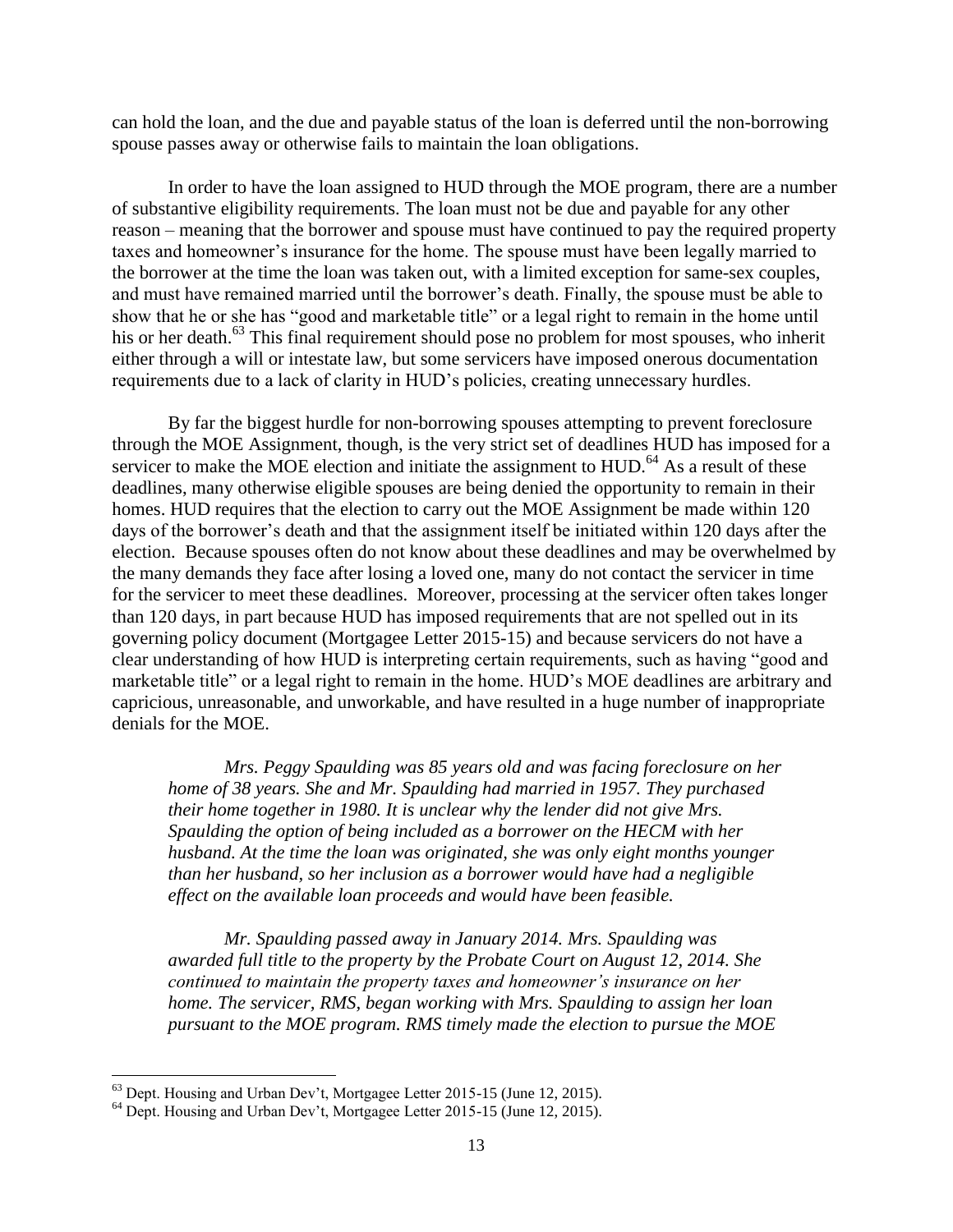*Assignment, within 120 days, and then attempted to initiate the MOE assignment to HUD within 120 days from the date of election.* 

*HUD rejected the MOE Assignment in Mrs. Spaulding's case. HUD notified RMS just before the second 120-day deadline of a correction that needed to be made to the title insurance policy, but there was no time to do so prior to the assignment deadline. It appears RMS attempted to correct the problem and resubmit the MOE Assignment, but HUD then rejected it as untimely. Mrs. Spaulding was facing imminent foreclosure and the loss of her home of 38 years. Mrs. Spaulding pursued litigation against HUD, represented by Atlanta Legal Aid. Only after her lawsuit was filed did HUD agree to accept the MOE Assignment and allow her to remain in her home.* 

Information obtained by the California Reinvestment Coalition under a Freedom of Information Act (FOIA) request shows that as of early 2018, out of 591 loans the servicers had elected to assign the loan to HUD (based on a determination that the spouse met all eligibility criteria), only about half had been approved by HUD. Roughly one fourth had been denied, and roughly another fourth were still under review as of the date of the FOIA response.<sup>65</sup> Many of those long-delayed reviews have now ended in denials based on a combination of incorrect interpretations of the MOE criteria and missing the applicable deadlines.<sup>66</sup> The number one reason for denials, according to HUD, was an MOE election letter sent after the 120 day deadline; the number three reason was "deficient documentation," which could also be a deadline issue; and the second most common denial reason was alleged to relate to net loan balance and principal limit, which are not relevant criteria under the current version of the  $MOE<sub>0</sub>$ <sup>67</sup>

#### **B. HUD should address the problems with the Mortgage Optional Election (MOE) by removing arbitrary deadlines, requiring servicers to notify borrowers of the program in advance, and expanding it to cover borrower non-occupancy due to health circumstances.**

HUD must reform its MOE rules to provide reasonable access to the program. When a borrower dies and leaves behind a non-borrowing spouse on a HECM originated prior to August 4, 2014, assignment of the HECM to HUD should be allowed up until a foreclosure sale has been completed. It is simply not realistic to require a recently widowed spouse, grieving and attempting to get his or her affairs in order, to obtain enough information from the mortgage servicer about the MOE and then provide the necessary information to the servicer within 120 days of the borrowing spouse's death. Moreover, HUD should require servicers to regularly

<sup>&</sup>lt;sup>65</sup> California Reinvestment Coalition, "Federal Reverse Mortgage Program Results in Widows Losing Their Homes After Death of Spouse," (Mar. 12, 2018), available at [http://calreinvest.org/press-release/federal-reverse-mortgage](http://calreinvest.org/press-release/federal-reverse-mortgage-program-results-in-widows-losing-their-homes-after-death-of-spouse-2/)[program-results-in-widows-losing-their-homes-after-death-of-spouse-2/.](http://calreinvest.org/press-release/federal-reverse-mortgage-program-results-in-widows-losing-their-homes-after-death-of-spouse-2/)

 $66$  Many advocates have reached out to NCLC within the past two months stating that loans for which they thought the MOE assignment was long ago approved and completed, based on communications from the servicer, have now resurfaced in looming foreclosures, with the servicer citing a refusal by HUD to accept the assignment.

 $67$  It is possible this refers to denials that were made under the original version of the MOE, announced in Mortgagee Letter 2015-03. It makes no sense as a denial reason under Mortgagee Letter 2015-15. HUD should clarify that net principal limit has no bearing on eligibility for the MOE under Mortgagee Letter 2015-15.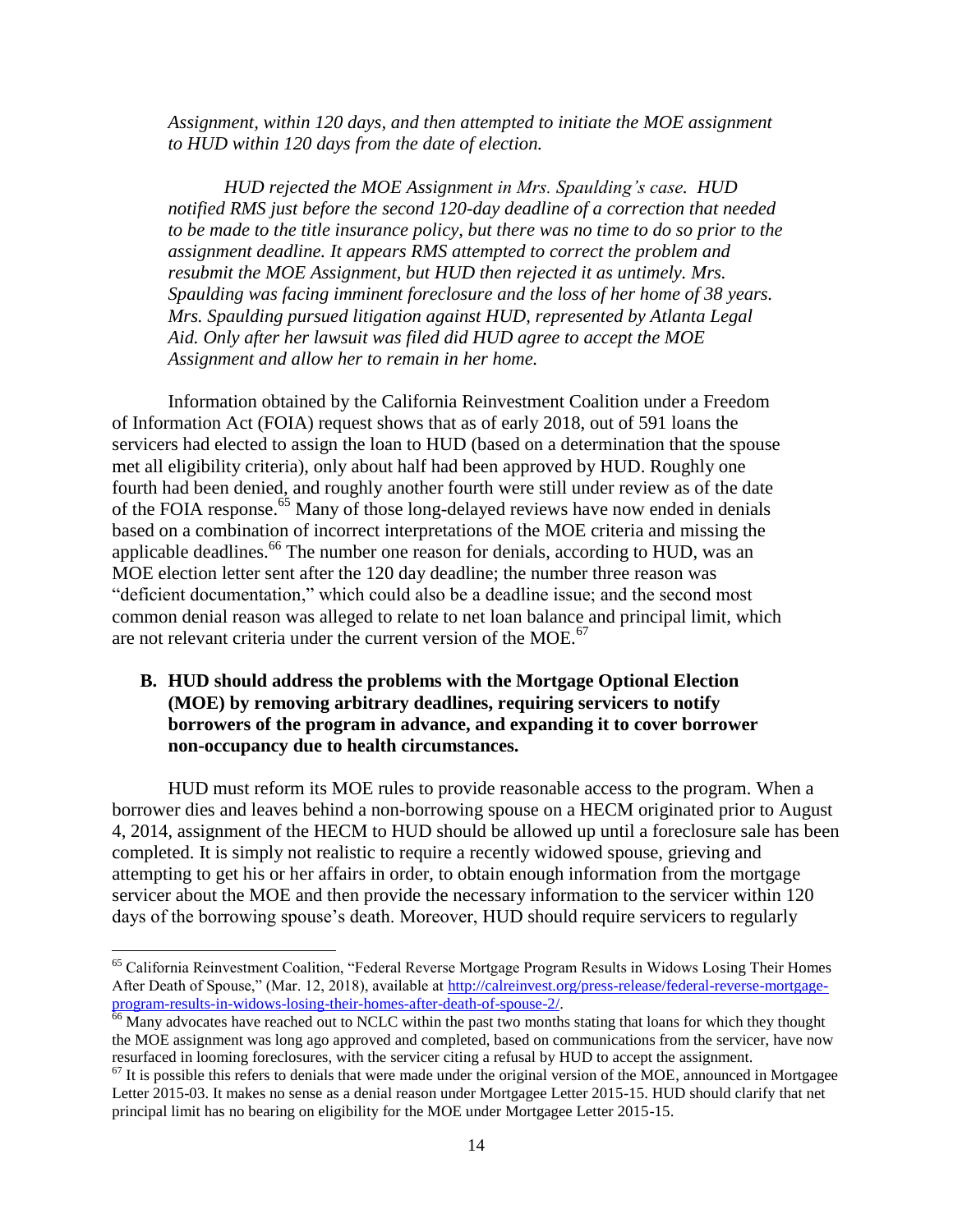inform borrowers and their spouses of the MOE program prior to the borrower's death. Right now, too many spouses have no idea that the program even exists until it is too late.

The problems with strict, arbitrary deadlines are exacerbated by poor distribution of information about the MOE by both servicers and HUD, as well as mistaken implementation of the MOE requirements by both. NCLC has heard from numerous advocates representing spouses where the servicer made the MOE election, but either the servicer or HUD have incorrectly applied the MOE criteria, causing delays and leading to a later rejection of the MOE Assignment as untimely. Many of these improper denials relate to misunderstandings surrounding the requirement that a non-borrowing spouse have good and marketable title or a legal right to remain in the home within 90 days of the borrowing spouse's death.

We recommend the following changes to HUD's MOE Assignment program, in order to make it more accessible and viable for most non-borrowing spouses.

- HUD should remove unnecessary deadlines for the MOE program or, at a minimum, provide waivers of deadlines in appropriate cases.
- HUD should require servicers to communicate clearly with borrowers and non-borrowing spouses about the MOE program and steps needed to qualify for the program, beginning immediately, even before the borrower's death.
- HUD should clarify the requirement for "good and marketable title" or a legal right to remain in the property until death, to prevent servicers from imposing extra requirements.
- HUD should allow non-borrowing spouses to cure a default on property taxes or insurance, including through reasonable loss mitigation, and still benefit from the MOE.
- HUD should expand the MOE program to allow lenders to elect to assign loans to HUD when the borrower has moved out of the home for health reasons.

Representative Waters' discussion draft of the Preventing Foreclosures of Seniors Act of 2019 removes unnecessary deadlines and requires HUD to take the MOE Assignment if a lender elects to assign the loan. It also expands the MOE to situations where the borrower has moved out of the home due to health reasons.

On September 23, 2019, HUD released Mortgagee Letter 2015-19, which addresses many of these concerns regarding the MOE deadlines and removes the requirement that a nonborrowing spouse establish good and marketable title or a legal right to remain in the home. This new mortgagee letter does not address the issue of borrowers who have moved out of the home for health reasons.

## **C. Eligible Non-Borrowing Spouses with post-2014 HECMs are entering foreclosure due to servicer confusion. HUD must clarify that a spouse is not required to submit documentation of ownership or other legal right to remain within 90 days.**

After August 4, 2014, lenders were required to factor in non-borrowing spouses in calculating the loan proceeds, and the loan documents provide that the loan will enter a deferral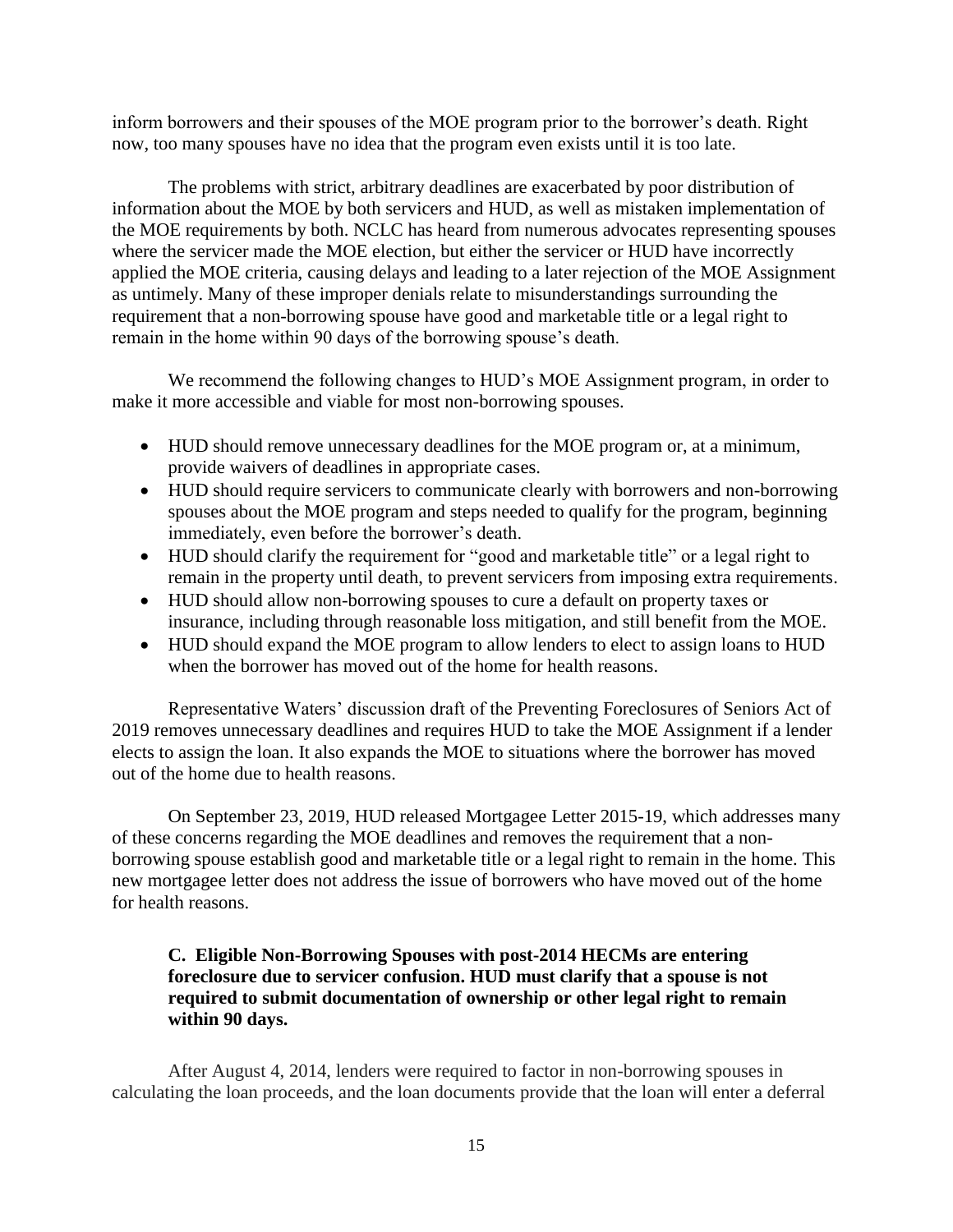period upon the borrower's death, so that foreclosure will not occur until the death of the nonborrowing spouse. Yet, NCLC has recently begun to hear of problems with how servicers are handling the deferral period for eligible non-borrowing spouses on loans originated after August 4, 2014. Although these spouses were identified up front and are entitled to remain in the home automatically, servicers are demanding that they prove ownership of the property within 90 days of the borrower's death or threatening foreclosure. HUD should clarify that documentation of ownership or a legal right to remain in the property is not required within a 90-day window.

As some of the borrowers on these loans are now passing away, advocates have reported to us that some eligible non-borrowing spouses named in the loan documents were not offered the deferral period as contemplated by the contract. In one such case, despite providing numerous responsive documents to the servicer, the non-borrowing spouse was denied the deferral for purported failure to provide documentation of title or the legal right to remain within 90 days of the borrower's death. The documentation requested, and the imposition of a 90-day deadline to provide it, exceeded what the contract or HUD regulations require.<sup>68</sup>

The decision by a servicer to deny a post-2014 non-borrowing spouse a deferral period because he or she did not provide proof of title or the right to remain within 90 days is not consistent with HUD's regulation, 24 CFR  $\S$  206.55 (d)(1). The regulation requires that the spouse establish, within 90 days of the borrower's death, legal ownership or other ongoing legal right to remain in the property. It does not require that the spouse provide proof or documentation of that right within that time period. This is an important distinction because in many cases, there may be a delay in the communication between the servicer and the spouse about the necessary information to establish eligibility for the deferral period. In some cases, the servicer's request may not be very clear as to what needs to be submitted to demonstrate ownership or legal right to remain.

Moreover, HUD has made clear that it is not necessary for the non-borrowing spouse to obtain legal title within 90 days – that simply having a legal right to remain in the property is sufficient. In response to public comment to the 2017 Final Rule, HUD stated:

*Comment: Ninety days is insufficient for a grieving spouse to take practical measures to secure her or his right to the property.* One commenter stated that the probate process alone can take longer than ninety days for reasons outside of the surviving spouse's control. Commenters suggested that the time frame should be extended to 180 days. Another commenter suggested 120 days would be sufficient. One commenter also suggested that HUD may require that a probate action be opened within a reasonable time after the borrower's death.

*HUD Response*: HUD appreciates the recommendation. HUD would like to remind the public that a NBS does not have to obtain legal title in order to be eligible for a deferral period. A NBS must establish a legal right to remain in the property, which may be accomplished through means other than obtaining legal title to the property. While HUD understands and appreciates that concerns raised about the time required to obtain legal

 $\overline{\phantom{a}}$ <sup>68</sup> *See* 24 CFR § 206.55 (d)(1); HECM Fixed Rate Model Note, available at [https://www.hud.gov/sites/documents/HECM\\_MODEL\\_FIXED\\_NOTE.PDF.](https://www.hud.gov/sites/documents/HECM_MODEL_FIXED_NOTE.PDF)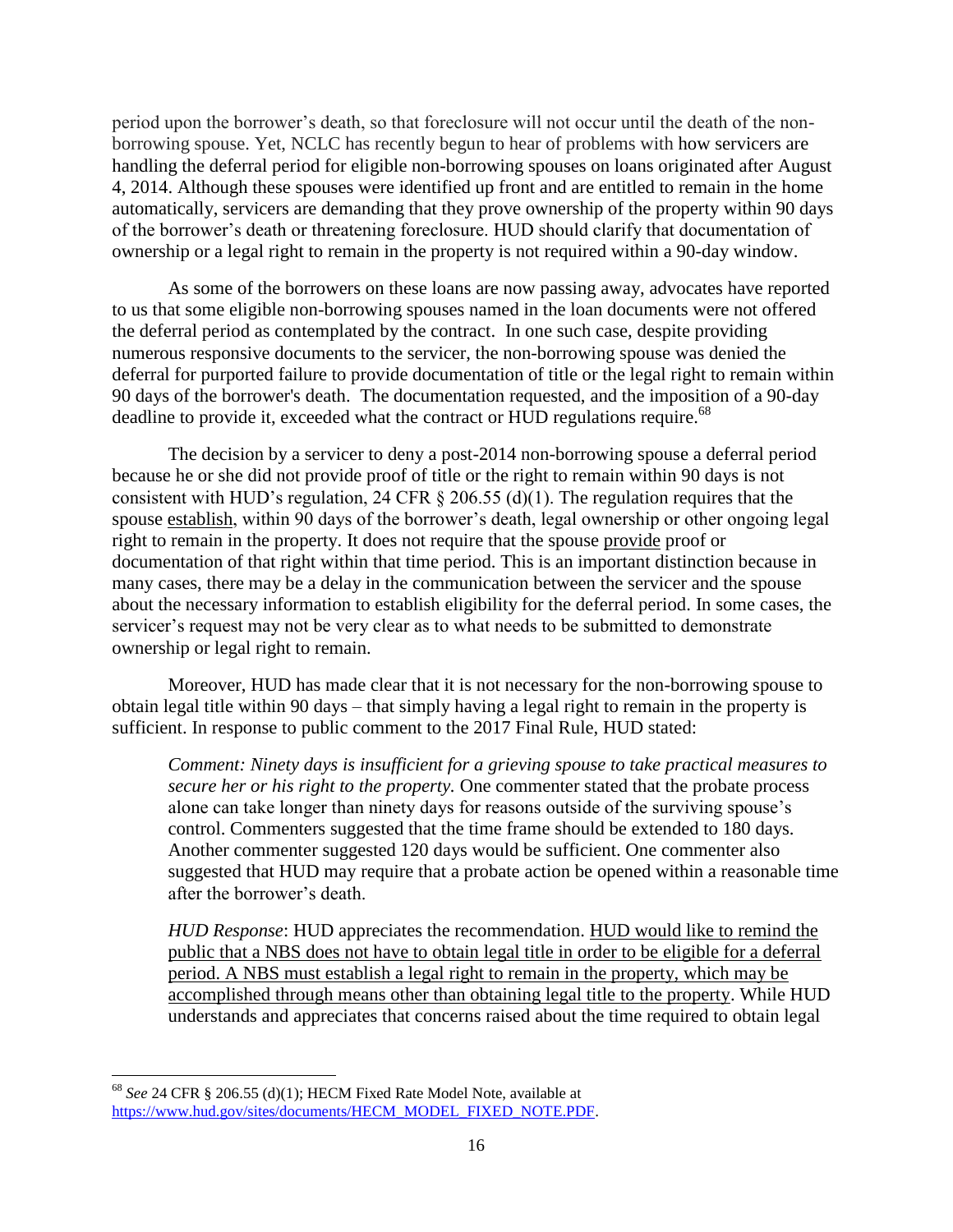title, as it is not the requirement and the NBS has other means in which to establish a legal right to remain, HUD will not adopt this recommendation at this time.

In this particular case, there was a will giving the non-borrowing spouse the legal right to the property as beneficiary. Even in cases where there is not a will, many state laws give the surviving spouse rights in the property as the widow(er) or heir of the borrower.

On September 23, 2019, HUD released Mortgagee Letter 2015-19, which removes the requirement that a non-borrowing spouse establish good and marketable title or a legal right to remain in the home for pre-August 2014 HECMs. HUD should make the same change with respect to post-2014 loans.

#### **V. Better servicing and clearer communication would reduce the number of HECM foreclosures.**

Better servicing, including letters written in plain English rather than legal jargon, could go a long way towards stemming the tide of property charge and other HECM foreclosures. HECM defaults have been exacerbated by the fact that when servicers contact borrowers about loan obligations, the notice letters sent are typically confusing and intimidating. In many cases, servicers have improperly initiated foreclosure based on alleged non-occupancy when the borrower was still living in the home. HUD can and should require effective servicing of HECM loans, including clear, frequent communications from loan servicers regarding property charges from the outset, plain English notices of the rights of non-borrowing spouses, and more thorough investigations of alleged non-occupancy.

HECM servicers have not developed effective protocols for communicating with borrowers about the need to repay delinquent property charges or the loss mitigation options available to help them do so. HUD created a model property charge delinquency letter, but the letter is not clear to a lay person.<sup>69</sup> Among other problems, it uses terms like "your loan may be declared due and payable" rather than clearly stating that foreclosure may result, and the option to enter into a repayment plan is buried below a demand to repay the full arrearage amount by a certain date.<sup>70</sup> A review of examples of property charge default letters sent by servicers in recent years reflects many of the same problems – a failure to use plain English, a failure to clearly warn borrowers about the serious consequences that may occur, and a failure to set forth all of the available options for resolving the default.<sup>71</sup> HUD received a number of public comments in its most recent public rulemaking regarding difficulties communicating with servicers and obtaining loss mitigation.<sup>72</sup> In addition, many HECM borrowers begin to experience cognitive

<sup>69</sup> *See* U.S. Dep't of Hous. & Urban Dev., Mortgagee Letter 2011-01, Attachment 2 (Model Property Charge Delinquency Letter) (Jan. 3, 2011), *available at*

https://www.hud.gov/program\_offices/administration/hudclips/letters/mortgagee/2011ml. <sup>70</sup> *See id.*

 $71$  Letters from servicers submitted to NCLC by consumer advocates from around the country (on file with the author). Some of the letters regarding property charge default do not clearly explain that a repayment plan may be available. Most do not notify borrowers about the At-Risk Extension.

 $72$  82 Fed. Reg. at 7102 (the need for proactive communication with non-borrowing spouses), 7111 (difficulty communicating with servicers), 7112 (counseling not sufficient to counteract miscommunications from loan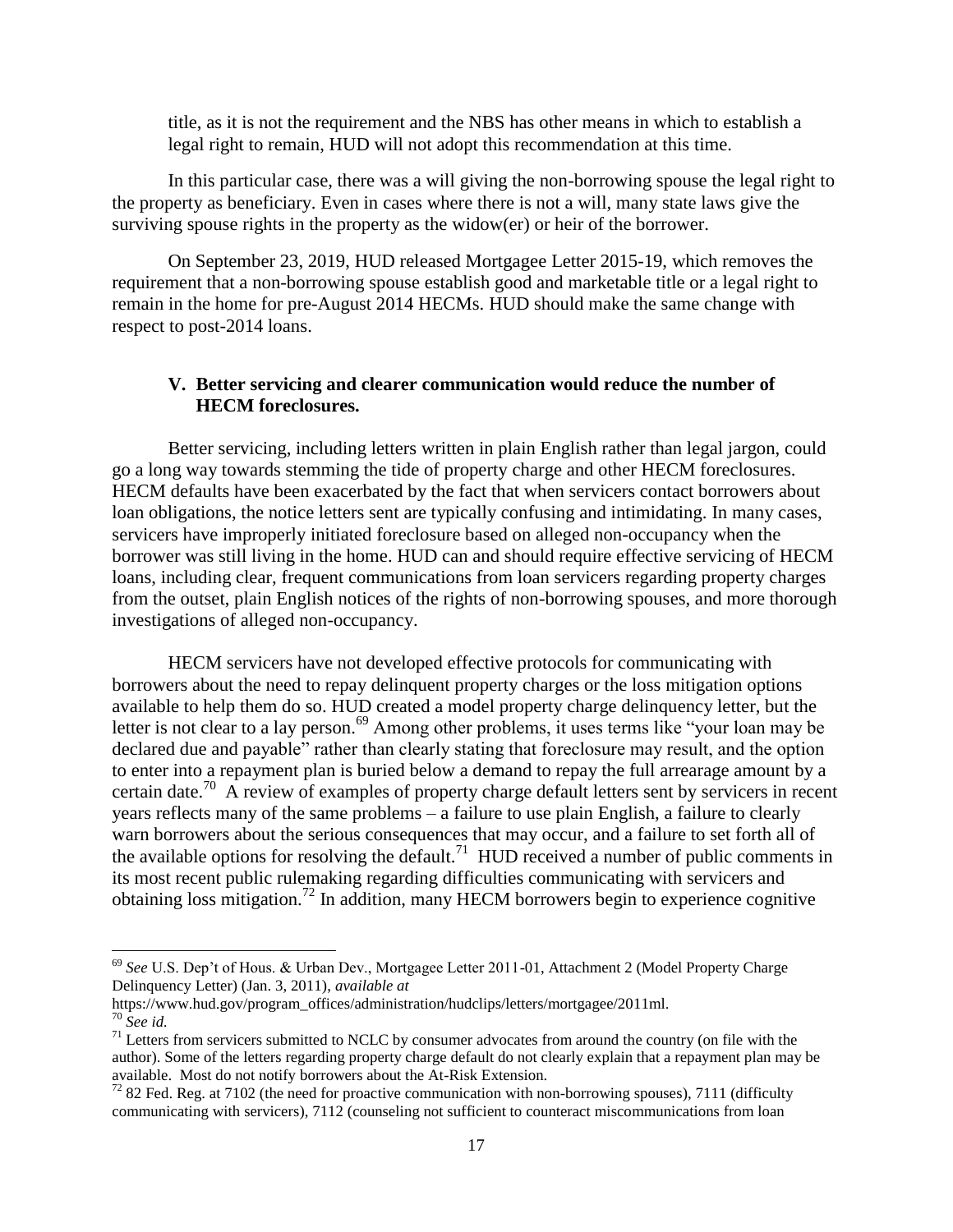disabilities or memory loss as they reach their seventies and eighties, and require servicing that accommodates such disabilities.<sup>73</sup>

Poor servicing is rampant in the HECM market. Most reverse mortgage servicing complaints center on the failure to provide adequate loss mitigation options to cure a default prior to initiating foreclosure.<sup>74</sup> Borrowers also complain that servicers institute foreclosure based on alleged non-occupancy of the home even when the elder is still living in the home.<sup>75</sup> Some complaints mirror the frustrations that consumers face with forward mortgages, including servicers providing incorrect and inconsistent information to borrowers and heirs; general poor communication and unresponsiveness; and losing paperwork and other documents submitted to apply for loss mitigation or other options. These servicing problems have resulted in loans being improperly called due and payable and have led to unauthorized foreclosures.<sup>76</sup>

These servicing problems were also documented by the CFPB in its *Snapshot of Reverse*  Mortgage Complaints: December 2011-December 2014.<sup>77</sup> The Report highlighted frustrations with loan servicers in the process of attempting to repay the loan, including the lack of a clear process to repay the loan; problems with the appraisal process, including lengthy delays; multiple requests for the same documents when attempting to remedy defaults; failure to keep accurate records of critical documents, including tax records; and servicers who provide inconsistent instruction or are unresponsive.<sup>78</sup> Borrowers and heirs complained that servicers often delay and impede attempts to cure HECM defaults and avoid foreclosure.<sup>79</sup> The unresponsiveness of loan servicers was a particular challenge for grieving family members trying to settle the estate of a loved one.

*Mr. Y, an 82 year old widower in Orange Park, Florida, was facing foreclosure based upon alleged non-occupancy. This allegation was false and the servicer was aware he lived in the property. The servicer had been communicating directly with Mr. Y. regarding his homeowner's insurance payments. Mr. Y and the servicer had sent correspondence back and forth and the servicer even negotiated a repayment plan pursuant to which he sent checks listing and from his home address. He was also served at the home he was alleged to have left. Counsel for Mr. Y. contacted the attorney for the Plaintiff as soon as Mr. Y was served, informing Plaintiff's attorney he was served at this home. The litigation lasted a year longer even though the servicer had proof positive he lived in his home.* 

brokers), 7114 (need for a standard letter informing heirs of repayment options), 7115 (need for improved loss mitigation options).

 $73$  Rates of cognitive disability increase with age. Over twenty percent of the population of people over age eighty have a cognitive disability. *See Housing America's Older Adults*, JOINT CTR. FOR HOUSING STUD. OF HARV. U. 3 (2011).

<sup>74</sup> *See* NCLC Examples of HECM Servicing Problems.

<sup>75</sup> *Id.*

<sup>76</sup> *Id.*

 $77$  Consumer Fin. Prot. Bureau, Office for Older Americans, Snapshot of Reverse Mortgage Complaints 15 (Feb. 2015), *available at* http://files.consumerfinance.gov/f/201502\_cfpb\_report\_snapshot-reverse-mortgage-complaintsdecember-2011-2014.pdf.

<sup>78</sup> *See id.* at 12-14.

<sup>79</sup> *See id.* at 14.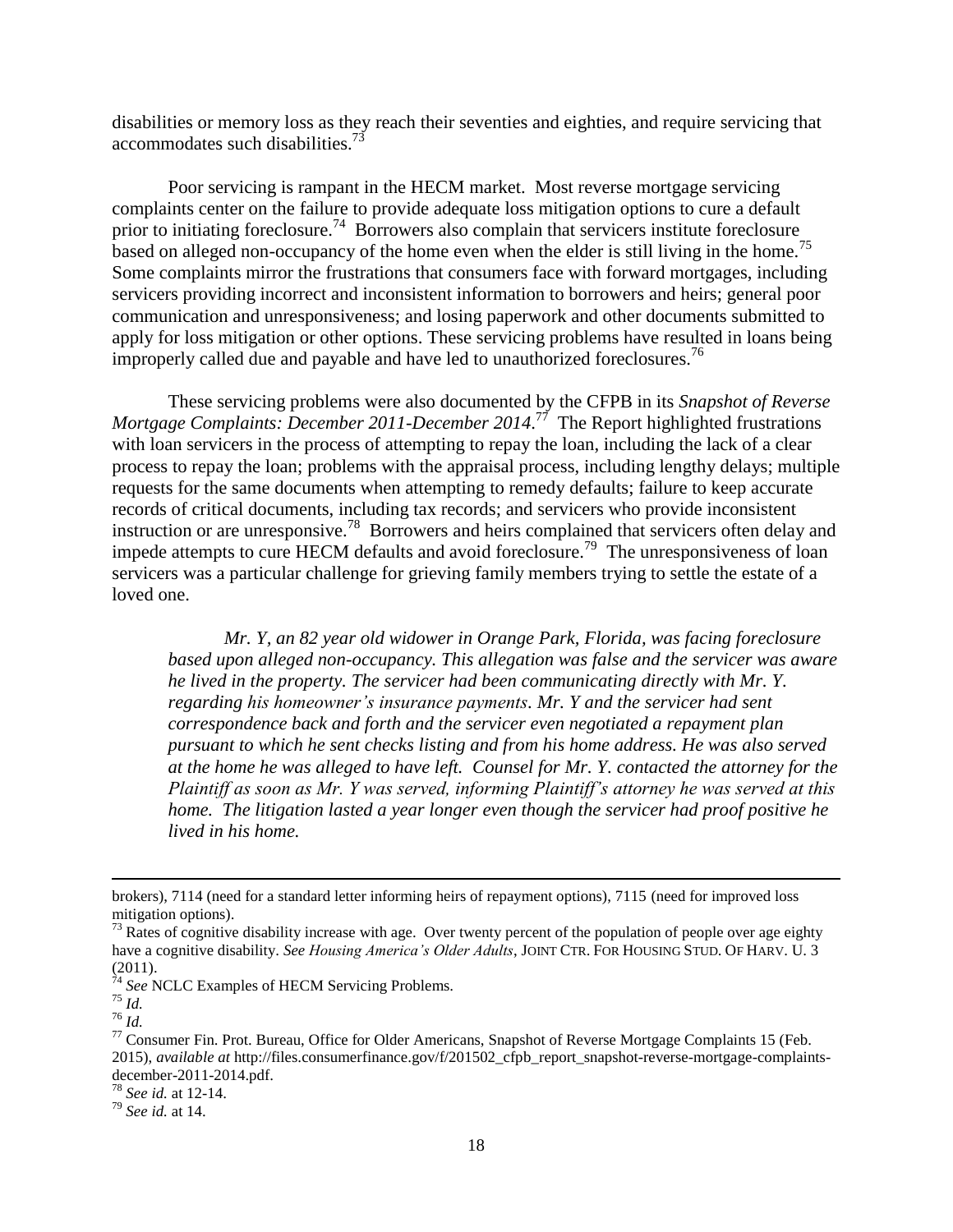Recently, the chapter 11 bankruptcy filing by the mortgage servicer Ditech has called attention to the problematic servicing practices of its reverse mortgage servicing arm, Reverse Mortgage Solutions, Inc. (RMS). Consumer advocates had raised significant concerns that RMS would not compensate borrowers with claims against RMS and would transfer the servicing of loans free of any claims or defenses. On August 29th, the federal judge overseeing the bankruptcy denied confirmation of a bankruptcy plan that would have transferred reverse mortgage loans free and clear of any defenses based on RMS's past conduct. Unfortunately, affirmative claims against RMS still will not travel with the loans when they are transferred to a new servicer. However, based on the judge's ruling, RMS will have to propose a plan that provides some compensation to consumers who have raised claims against RMS and preserves the right of homeowners to raise defenses against the successor servicer. HUD should be attentive to the needs of HECM borrowers and non-borrowing spouses whose loans were serviced by RMS and allow extra leeway if needed.

HUD can and should require effective servicing of HECM loans, including clear, frequent communications from loan servicers regarding property charges from the outset, plain English notices of the rights of non-borrowing spouses, and more careful investigation of alleged non-occupancy.

#### VI. **Policy Recommendations**

In summary, in order to preserve the HECM program as a tool to allow older adults to age in place, with stable and affordable housing, certain reforms are needed. Specifically, the following actions are needed to address the current HECM foreclosure crisis and keep older adults in their homes.

1) *Make Loss Mitigation Mandatory*. For new HECM originations, servicers can be required to engage in loss mitigation after a property charge default. Making loss mitigation mandatory would greatly reduce property charge foreclosures on new loans.

2) *Expand Loss Mitigation Options*. HUD's current options for reverse mortgage loss mitigation are far too limited. HUD's repayment plan rules are too restrictive and unclear. Servicers are directed to offer repayment plans that extend no longer than sixty months, or less if the loan is nearing the Maximum Claim Amount. Borrowers who default on a repayment plan and owe more than \$5,000 are not eligible for another repayment plan.<sup>80</sup> Further, servicers have assumed they can only approve a payment plan if it consumes no more than 25% of the borrower's surplus income.<sup>81</sup> HUD needs to make repayment plans more flexible, to clarify the surplus income rule, and to expand the available loss mitigation options. HUD should also improve the process for renewals of the At-Risk Extension for borrowers with critical health circumstances.

3) *Clearly Provide for Extension of Foreclosure Deadlines to Evaluate Loss Mitigation.* HUD should remove the disincentive to engage in loss mitigation by alleviating servicers' concerns about interest curtailment. HUD should make clear that it will grant an extension of

 $80$  Mortgagee Letter 2015-11 (Apr. 23, 2015) at 8.

<sup>81</sup> Mortgagee Letter 2015-11 (Apr. 23, 2015) at 6-7.